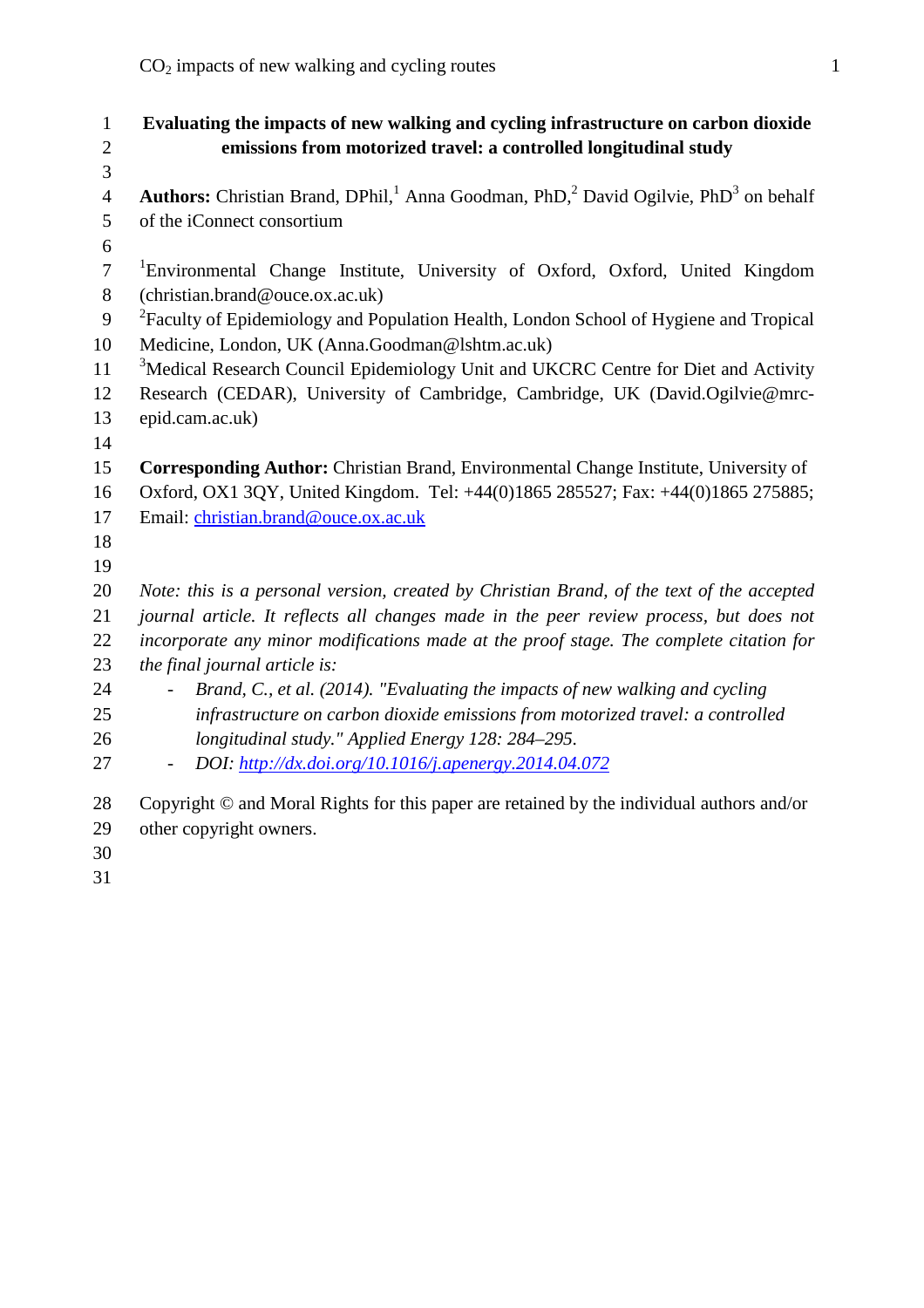#### 32 **ABSTRACT**

33 Walking and cycling is widely assumed to substitute for at least some motorized travel 34 and thereby reduce energy use and carbon dioxide  $(CO<sub>2</sub>)$  emissions. While the evidence suggests that a supportive built environment may be needed to promote walking and35 36 cycling, it is unclear whether and how interventions in the built environment that attract 37 walkers and cyclists may reduce transport  $CO<sub>2</sub>$  emissions. Our aim was therefore to 38 evaluate the effects of providing new infrastructure for walking and cycling on  $CO<sub>2</sub>$ 39 emissions from motorised travel.

A cohort of 1849 adults completed questionnaires at baseline (2010) and one-year follow-up (2011), before and after the construction of new high-quality routes provided as41 part of the Sustrans Connect2 programme in three UK municipalities. A second cohort of42 1510 adults completed questionnaires at baseline and two-year follow-up (2012). The43 participants reported their past-week travel behaviour and car characteristics from which44  $CO<sub>2</sub>$  emissions by mode and purpose were derived using methods described previously. A set of exposure measures of proximity to and use of the new routes were derived.46

 $\alpha$  Overall transport  $CO<sub>2</sub>$  emissions decreased slightly over the study period, 48 consistent with a secular trend in the case study regions. As found previously the new infrastructure was well used at one- and two-year follow-up, and was associated with49 population-level increases in walking, cycling and physical activity at two-year follow-up.50 51 However, these effects did not translate into sizeable  $CO<sub>2</sub>$  effects as neither living near the 52 infrastructure nor using it predicted changes in  $CO<sub>2</sub>$  emissions from motorised travel, 53 either overall or disaggregated by journey purpose. This lack of a discernible effect on travel  $CO<sub>2</sub>$  emissions are consistent with an interpretation that some of those living nearer 55 the infrastructure may simply have changed where they walked or cycled, while others may have walked or cycled more but few, if any, may have substituted active for56 57 motorised modes of travel as a result of the interventions.

58 While the findings to date cannot exclude the possibility of small effects of the 59 new routes on  $CO<sub>2</sub>$  emissions, a more comprehensive approach of a higher 'dosage' of  $60$  active travel promotion linked with policies targeted at mode shift away from private motorized transport (such as urban car restraint and parking pricing, car sharing/pooling61 for travel to work, integrating bike sharing into public transport system) may be needed to 63 achieve the substantial  $CO<sub>2</sub>$  savings needed to meet climate change mitigation and energy security goals.64

65

**Keywords:** transport;  $CO_2$  emissions; walking and cycling; infrastructure; longitudinal analysis; impact evaluation67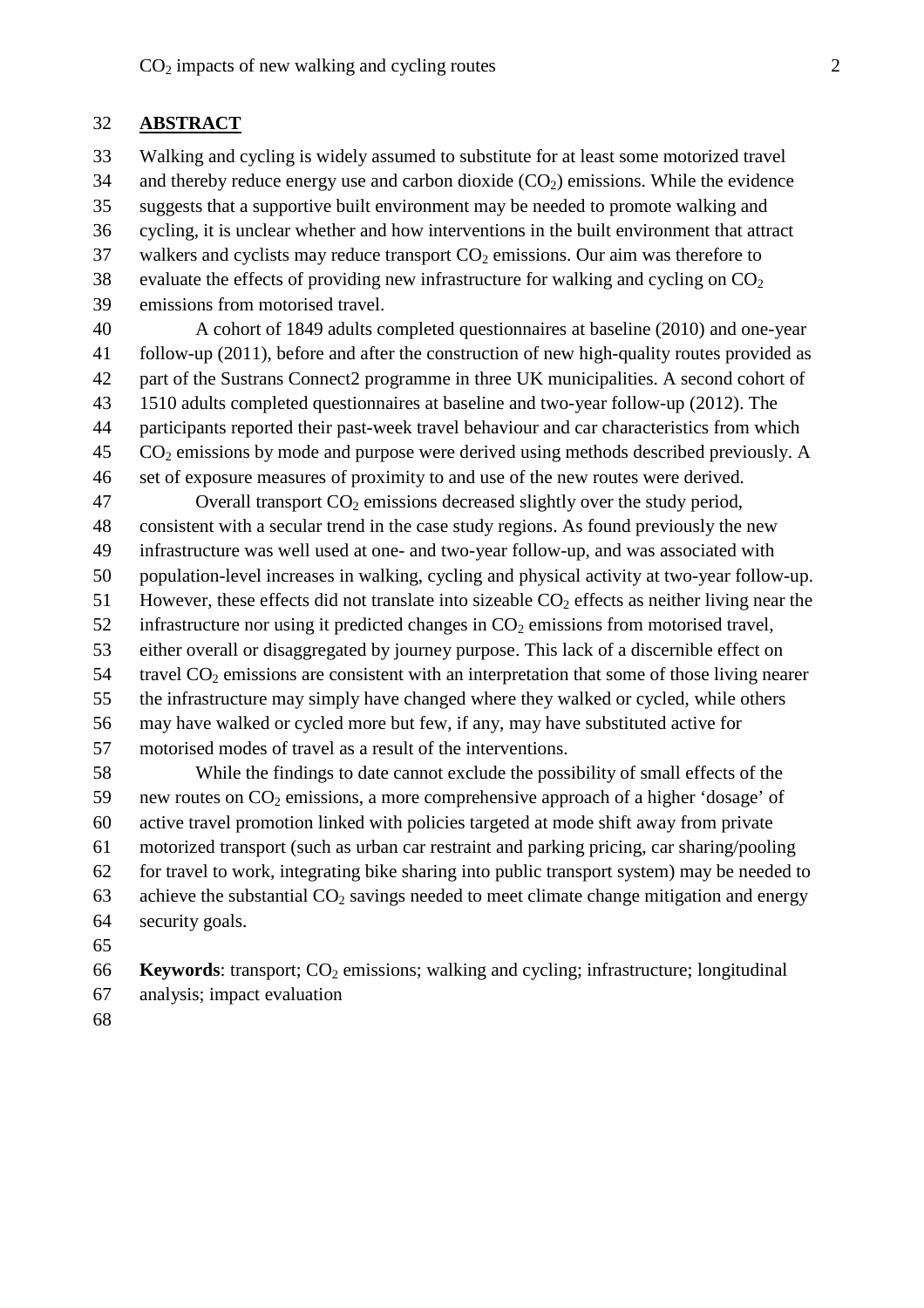#### 69 **1 INTRODUCTION** 69<br>70

Passenger transport has been a priority sector for reducing its significant impacts of fossil71 energy use and associated greenhouse gas emissions for many years. Replacing motorised72 travel with low carbon modes such as walking and cycling is increasingly recognised as73 important in low carbon and energy demand reduction strategies [1-7]. In many countries,74 the majority of trips made by car are short-distance journeys to work, education or75 shopping [6, 8]. In the United Kingdom (UK), for instance, about one fifth of carbon76  $\frac{1}{27}$  dioxide (CO<sub>2</sub>) emissions<sup>1</sup> and transport energy use come from car journeys of less than 8 78 kilometres which could be made by foot or bicycle [10, 11]. Walking and cycling for transport ('active travel') are widely assumed to substitute for at least some motorized79 80 travel and thereby reduce  $CO_2$  emissions [3, 12-16]. This assumption is supported by the 81 findings that bicycle access is negatively correlated with  $CO<sub>2</sub>$  emissions from motorized 82 travel [17], that energy expenditure from walking is negatively correlated with fossil fuel use from car driving [18] and that individuals in more 'walkable' neighbourhoods make83 more walking trips and travel fewer vehicle kilometres [19]. For these reasons, promoting84 85 active travel has been discussed as one area with potential climate change, energy and 86 health 'co-benefits' [4, 20, 21].

87

While it has been argued that a supportive built environment may be needed to promote88 and sustain increases in population physical activity [22, 23], a number of reviews have89 highlighted the lack of controlled, longitudinal studies evaluating the effects of new infrastructure on walking and cycling [24-27]. More recently we have shown that new91 high-quality walking and cycling routes in the UK were well-used at both one- and two-92 year follow-up [28] and were associated with population-level increases in walking,93 cycling and physical activity at two-year follow-up [29]. In all these studies, however, it94 was unclear whether increased activity and/or infrastructure use reflected (i) the95 generation of new walking and cycling trips, (ii) the substitution of trips previously made96 by motorized modes of transport, or (iii) the displacement of walking and cycling trips97 98 formerly conducted elsewhere. Reductions in transport  $CO<sub>2</sub>$  emissions would only be expected if motorised trips were substituted (scenario ii) or if, for example, recreational99 100 walking trips at locations formerly reached by car [14] were now conducted closer to home (a special case of scenario iii). We are not aware of any controlled, longitudinal  $102$  studies evaluating the effects of new infrastructure on  $CO<sub>2</sub>$  emissions from (displaced) 103 motorized travel. 104

This paper therefore sought to extend our previous evaluation of high-quality, traffic-free 106 walking and cycling routes [28, 29] by examining impacts on  $CO<sub>2</sub>$  emissions from 107 motorized travel. Specifically, given that the routes were well used and associated with

- 108 population-level increases in walking, cycling and physical activity (after two years), we
- 109 aimed to explore the extent to which proximity to and use of the routes predicted
- 
- 110 decreases in transport  $CO<sub>2</sub>$  emissions over one- and two-year follow-up, and whether any

<sup>&</sup>lt;sup>1</sup> For land-based passenger transport,  $CO<sub>2</sub>$  is by far the most important greenhouse gas, comprising approximately 99% of direct greenhouse gas emissions [9].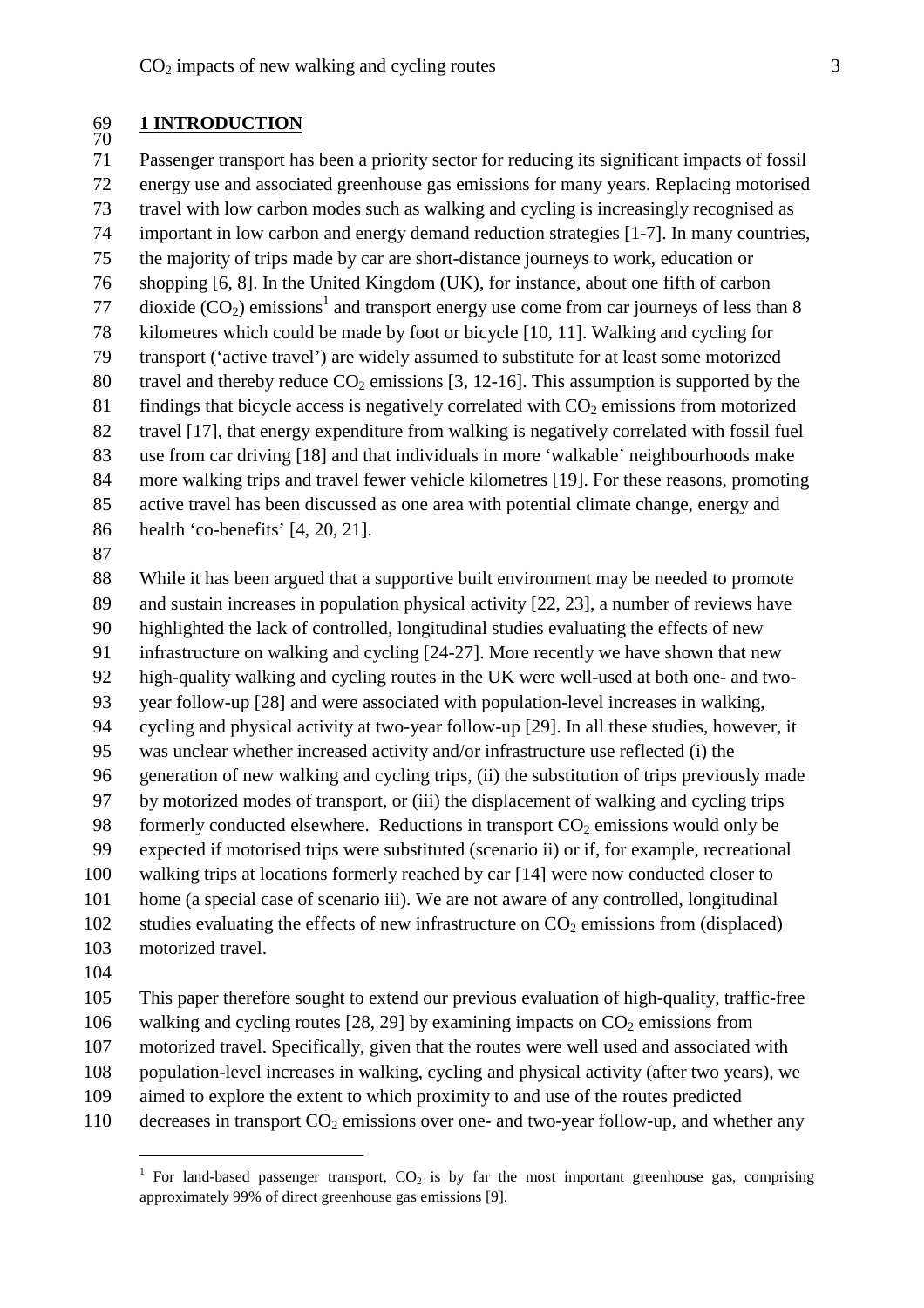111 associations varied across different journey purposes. In other words, we aimed to answer

- 112 the questions: do people living closer to the new routes or use them have lower/higher
- $CO<sub>2</sub>$  emissions from motorised travel than people living further away or do not use them?
- 114

# 115 **2 METHODS**

116

#### 117 **2.1 Intervention, study sites and sample** 118

119 Led by the sustainable transport charity Sustrans, the Connect2 initiative is building or improving walking and cycling routes at multiple sites across the United Kingdom (map120 121 in Appendix A). Each Connect2 site comprises one flagship engineering project (the 'core' project) plus new or improved feeder routes (the 'greater' project) (Figure 1). These122 123 projects are tailored to individual sites but all embody a desire to create new routes for 124 *"everyday, local journeys by foot or by bike"* [30].

125

126 **Figure 1: 'Core' and 'greater' Connect2 projects in the Cardiff study site**



127

128 Purple lines show the sections of the greater Connect2 network which were operational at the time of both 129 the 2011 and the 2012 surveys; green lines show the sections of the network only operational at the time of 130 the 2012 survey. Map contains Ordnance Survey data © Crown copyright and database right 2011. See 131 Appendices for equivalent maps of Southampton and Kenilworth, and for the locations of these three study 132 sites.

133

134 The independent iConnect research consortium (www.iconnect.ac.uk) was established to 135 evaluate the travel, physical activity and  $CO<sub>2</sub>$  emissions impacts of Connect2 [31, 32]. As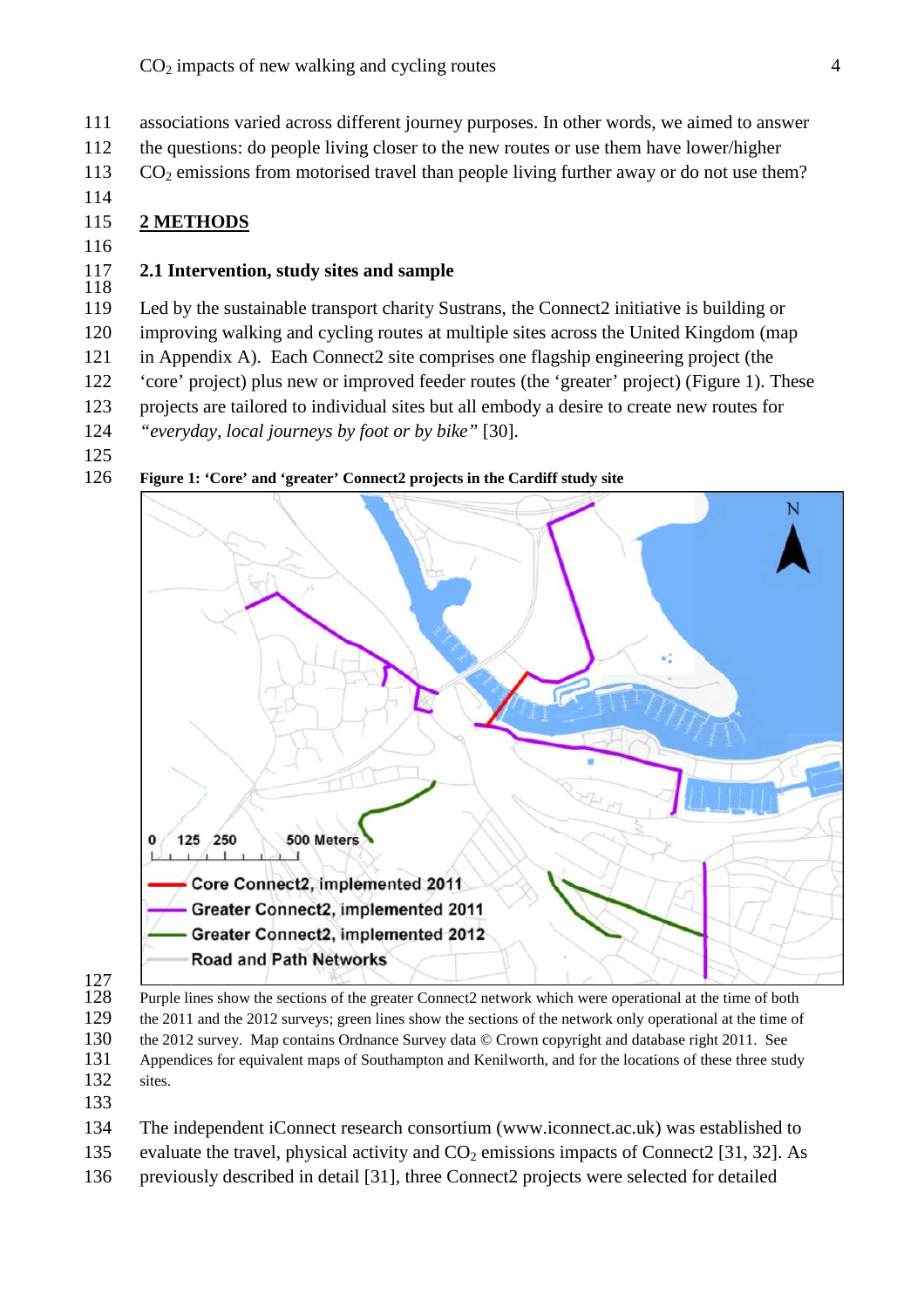study according to criteria including urban/rural location, relative size, implementation137 138 timetable, likelihood of measurable population impact and heterogeneity of overall mix of 139 sites. These core study sites were: Cardiff/Penarth, where a traffic-free bridge was built 140 over Cardiff Bay to Penarth; Kenilworth, where a traffic-free bridge was built over a busy 141 trunk road; and Southampton, where an informal riverside footpath was turned into a

- 142 boardwalk (see also [31]). None of these projects had been implemented during the 143 baseline survey in April 2010. At one-year follow-up, most feeder routes had been
- 144 upgraded and the core projects had opened in Southampton and Cardiff in July 2010. At
- 145 two-year follow-up, almost all feeder routes were complete and the core Kenilworth
- 146 project had opened in September 2011.
- 147

148 The baseline survey used the edited electoral register to select 22,500 adults living within a 5 km road network distance of the core Connect2 projects, using a stratified (by149 150 distance), randomised sampling approach [14, 17, 31]. In April 2010 potential participants 151 were posted a survey pack, which 3516 individuals returned. These 3516 individuals 152 were posted follow-up surveys in April 2011 and 2012; 1885 responded in 2011 and 1548 153 in 2012. After excluding individuals who had moved house, the one-year follow-up study 154 population cohort comprised 1849 participants (53% retention rate, 8% of the population 155 originally approached) and the two-year study population cohort comprised 1510 (43%) retention, 7% of the original population). The University of Southampton Research Ethics156 157 Committee granted ethical approval (CEE200809-15).

158

#### 159 **2.2 CO<sup>2</sup> emissions calculations** 160

161 The  $CO_2$  emissions<sup>2</sup> calculation methods for motorized travel modes have been published previously in [14, 17]. In brief, weekly travel activity was measured using a seven-day162 recall instrument [31] covering five journey purposes: 'commuting for work', 'travel for163 164 education', 'travel in the course of business', 'shopping or personal business', and 'social, 165 visiting friends or other leisure activities'. For each journey purpose, participants recalled 166 the total number of trips made, distance and time spent travelling by seven modes: 167 'walking', 'cycling', 'car/van as driver', 'car/van as passenger', 'bus', 'train' and 'other' 168 (taxi, motorcycle, etc.). From this information, mean speeds and mean trip distances were 169 derived for each journey purpose. If only distance or time was reported then the 170 counterpart was imputed using the mean observed speed for each mode and journey 171 purpose.

- 172
- 173 As fully described previously [14, 17], we used these travel activity data to derive  $CO<sub>2</sub>$
- 174 emissions, with different methods for car and non-car modes. For cars and vans, the self-
- 175 reported data on weekly travel activity, vehicle fuel, size and age allowed for the use of a

<sup>&</sup>lt;sup>2</sup> We used CO<sub>2</sub> and not CO<sub>2</sub> equivalent (CO<sub>2</sub>e) as our primary outcome measure because (a) CO<sub>2</sub> emissions dominate direct CO<sub>2</sub>e emissions from surface passenger transport, making up approximately 99% of direct  $CO<sub>2</sub>e$  [9], and (b) vehicle emissions rates for the non- $CO<sub>2</sub>$  greenhouse gases methane (CH<sub>4</sub>) and nitrous oxide  $(N_2O)$  are much less certain than for  $CO_2$  [33], thus potentially introducing uncertainty in outcome measures for little added benefit.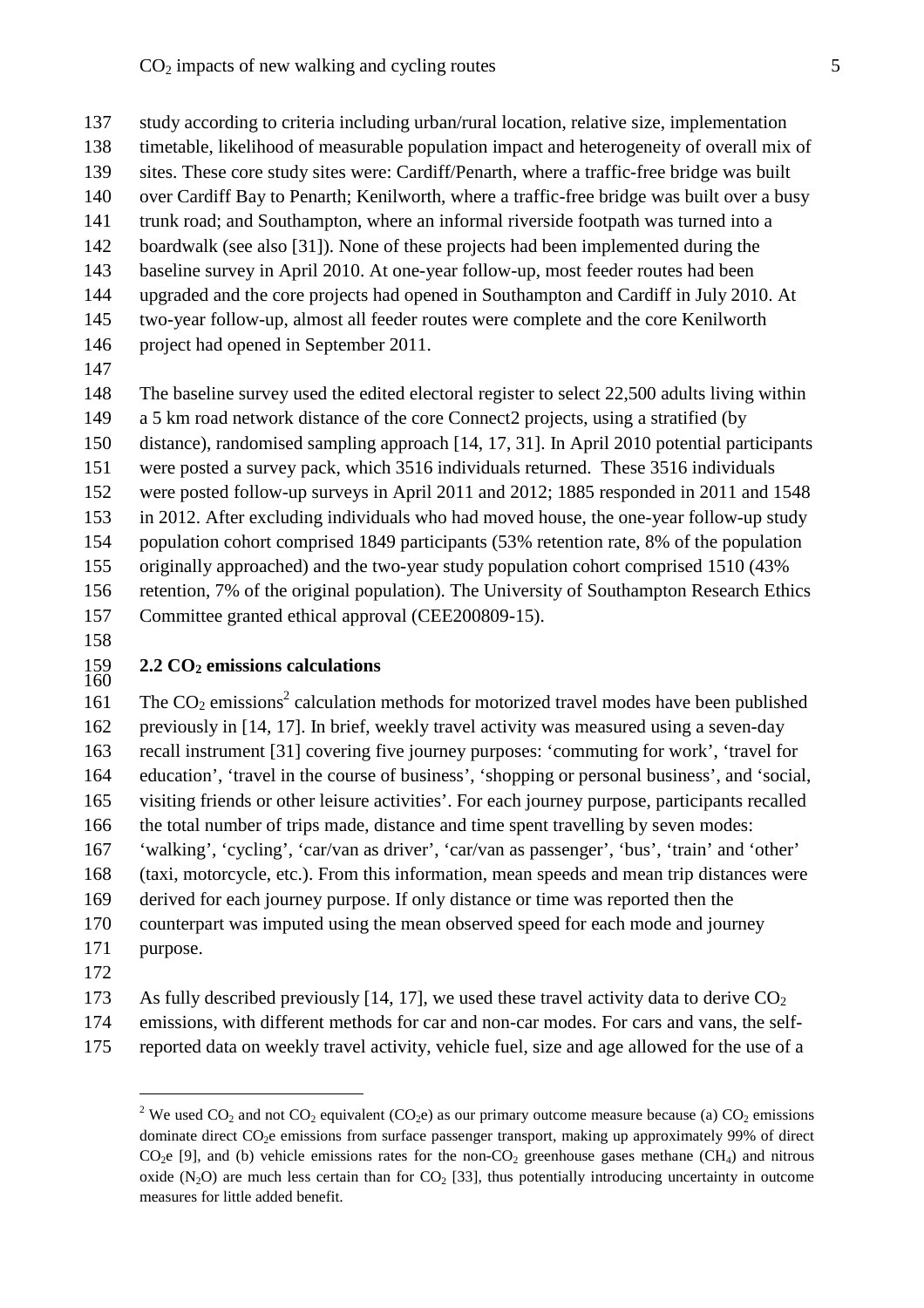- 176 disaggregate method including the estimation of 'hot'  $CO<sub>2</sub>$  emissions, which are a function of distance travelled, mean speed, fuel type, size and age (calculated separately 178 in 2010, 2011 and 2012 to reflect the ageing vehicle fleet), and 'cold start'  $CO<sub>2</sub>$  emissions (excess emissions during the warm-up phase). Emissions from travel 'commuting for179 180 work' and 'travel for education' were combined into a 'commuting' category. As we 181 lacked detailed data on car-sharing we modelled  $CO<sub>2</sub>$  in two ways, (a) one dividing 182 emissions from car travel between passengers and drivers and (b) one assigning all 183 emissions to the driver. The substantive findings were generally identical and we 184 therefore report in the main text the results for  $CO<sub>2</sub>$  shared between drivers and 185 passengers. For travel by bus, train and 'other' modes, self-reported data on distance 186 travelled by trip purpose were multiplied by mode-specific, average  $CO<sub>2</sub>$  emissions 187 factors obtained from the UK Department of Environment, Food and Rural Affairs [34].
- 188

#### 189 **2.3 Use of the Connect2 infrastructure** 190

191 At each follow-up, participants were given a description of their local Connect 2 project 192 and asked "Do you use the [Connect2 infrastructure]?" (yes/no). Participants reporting 193 using Connect2 were then asked whether they (a) walked or (b) cycled on Connect2 for any of the five 'transport' journey purposes given above or for 'recreation, health or194 fitness'. We used these to create a measure of any Connect2 use for transport; any195 196 Connect2 use for commuting/business purposes; or any Connect2 use for shopping/social 197 purposes. We also counted the number of transport journeys they reported.

198

#### 199 **2.4 Baseline characteristics of the participants** 200

201 Table 1 presents the baseline characteristics examined as predictors of transport  $CO<sub>2</sub>$ emissions. Most characteristics were based on self-reported measures, including202 203 demographic and socio-economic variables and measures of access to cars and bicycles. 'Total past-week walking and cycling' was derived by summing the four constituent times204 205 of self-reported walking and cycling for both transport and recreation.<sup>3</sup> Participants also provided self-reported height and weight, from which we calculated body mass index206 207 (kg/m<sup>2</sup>). Applying standard cut-offs, we used BMI to classify participants as being of 208 normal weight (BMI<25), overweight (25≤BMI<30) or obese (30≤BMI). Site and 209 urban/rural status were derived by matching home postcodes to Lower Super Output 210 Areas, using mid-2010 population estimates for the latter [36]).

211

#### 212 **2.5 Exposure to the intervention**  $^{212}_{213}$

214 Given that our main aim was to answer the question whether people living closer to the 215 new routes have lower  $CO<sub>2</sub>$  emissions from motorised travel than people living further 216 away, we developed a hierarchical set of proximity measures. The primary measure of exposure was proximity to Connect 2 [31], operationalized as the distance from the

<sup>&</sup>lt;sup>3</sup> Past-week recreational walking and cycling were measured by adapting the short form of the International Physical Activity Questionnaire (IPAQ) [35].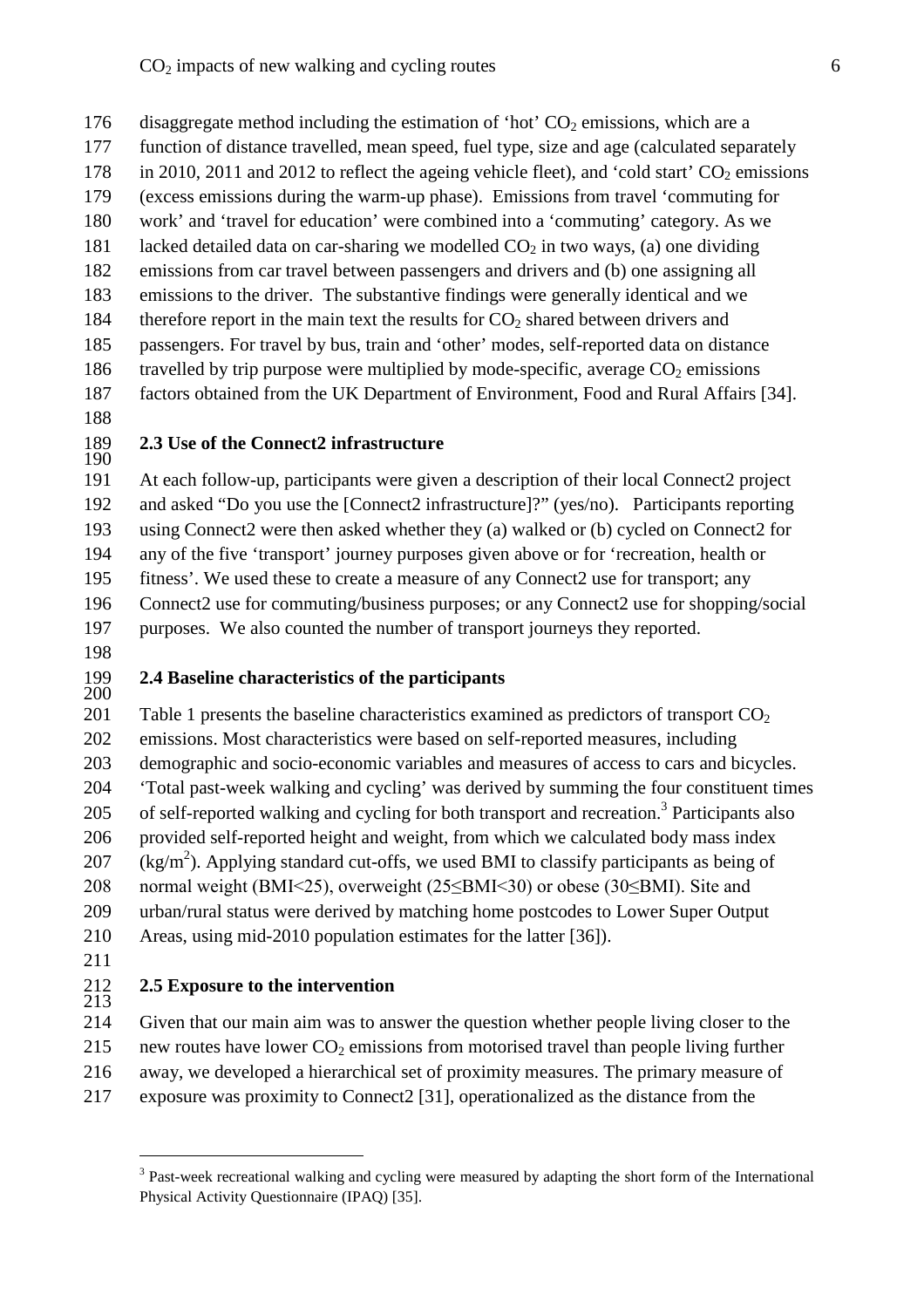- 218 weighted population centroid of the unit postcode<sup>4</sup> containing the participant's home to
- 219 the nearest access point to a completed section of the 'greater' Connect2 project
- (calculated separately in 2011 and 2012 to reflect ongoing upgrades: Figure 1). Distance220
- 221 was calculated in ArcGIS 9 using the Ordnance Survey's Integrated Transport Network
- 222 and Urban Path layers, which include the road network plus traffic-free or informal paths.
- For ease of interpretation, we reverse coded distance from the intervention to generate a223
- 224 measure of proximity i.e. treating those living within 1 km as having a higher proximity
- 225 than those living over 4km away (Table 1).
- 226

227 Secondary exposure measures were: distance to the 'core' (flagship) Connect 2 project (e.g. the 'core' infrastructure element of the Kenilworth scheme illustrated in Figure 2);228

- 229 using Connect 2 for any purpose ('general' use); and using Connect 2 for the specific mode 230 and purpose in question (i.e. using Connect 2 for walking for transport as the exposure
- 231 when change in past-week time spent walking for transport was the outcome).
- 232

### 233 **Figure 2: Illustration of the 'core' (flagship) element of the Kenilworth Connect2 scheme, a walking** 234 **and cycling bridge**



235<br>236

Reproduced with the permission of Andre Neves © 2012

237

239

238 **2.6 Analysis**

240 Missing data ranged from 0% to 1.2% across exposure and outcome variables, and from 0 241 to 8.1% among covariates. These data were imputed using multiple imputation by 242 chained equations (five imputations) under an assumption of missing at random. To allow for potential correlations between participants living in the same neighbourhood, robust243

<sup>&</sup>lt;sup>4</sup> In the UK residential unit postcodes (such as 'SO17 1BJ') typically relate to around 15 residential addresses and 36 people (based on the average household size of 2.4) [37].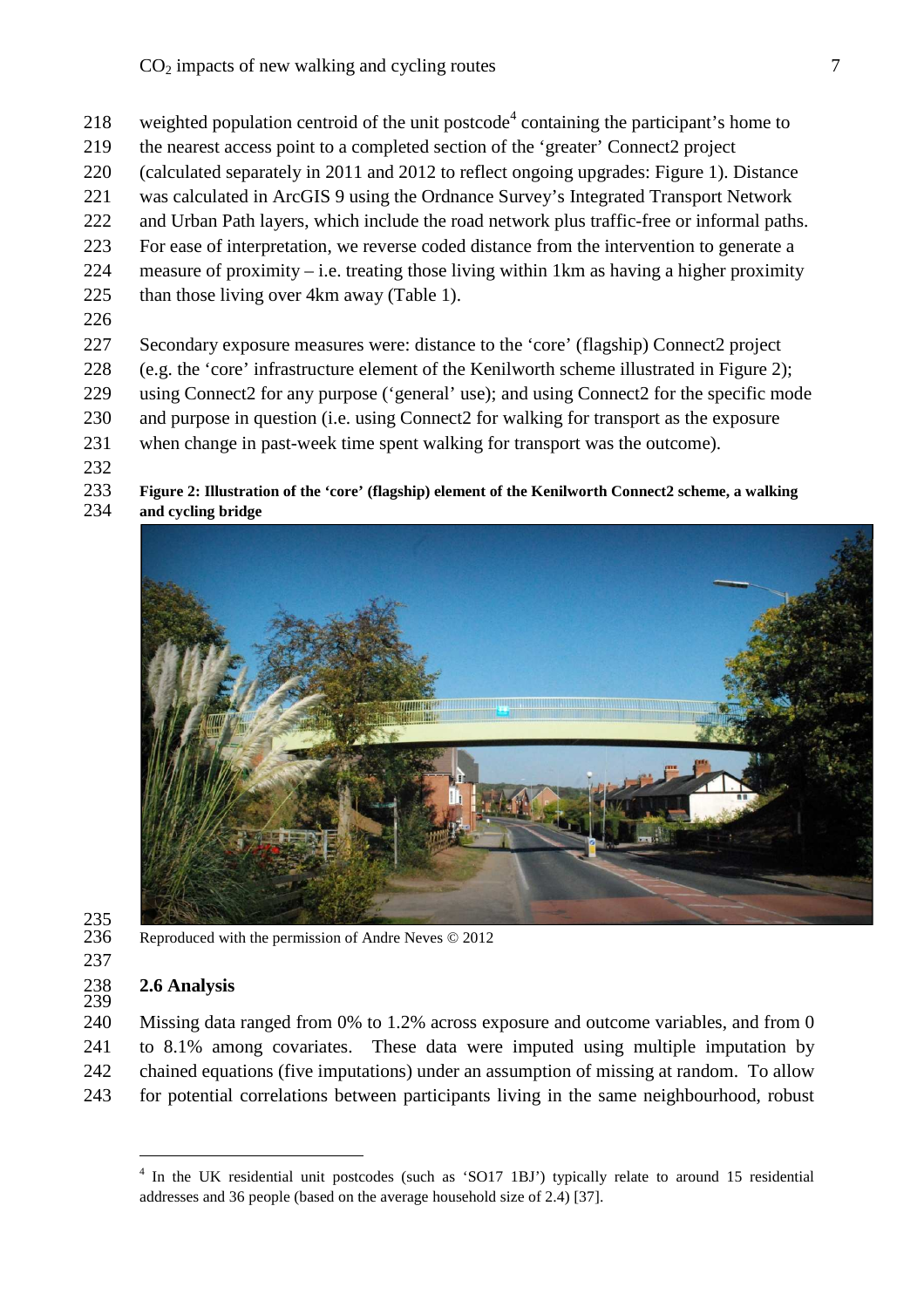- 244 standard errors were used clustered by Lower Super Output Area (average population 245 1500).
- 246

247 Effects on  $CO_2$  emissions were examined by calculating change in past-week  $CO_2$ 248 emissions for all travel; for commuting and travel in the course of business only; and for travel for shopping, personal business, social and leisure only. Linear regression was used249 250 to examine how the different exposure measures predicted these three change scores. 251 Multivariable models were initially adjusted for age, sex and site, and then adjusted for all 252 baseline demographic, socio-economic, geographic, and health characteristics (entered 253 categorically, as in Table 1).

254

256

255 Statistical analyses were conducted in 2012 and 2013 using Stata 11.

#### **3 RESULTS** 258

#### 259 **3.1 Characteristics of study participants** 259<br>260

261 The one- and two-year study samples had very similar characteristics (Table 1), and all findings were unchanged in sensitivity analyses restricted to those who provided data at262 both time points. Comparisons of the study population with the general population (given263 264 in Appendix B) showed that participants included fewer young adults than the general population (e.g. 7% in the two-year sample vs. 26% of adults locally) and were also265 somewhat healthier, better-educated and less likely to have children. Otherwise the study266 population appeared to be broadly representative in its demographic, socio-economic,267 268 travel and activity-related characteristics. 269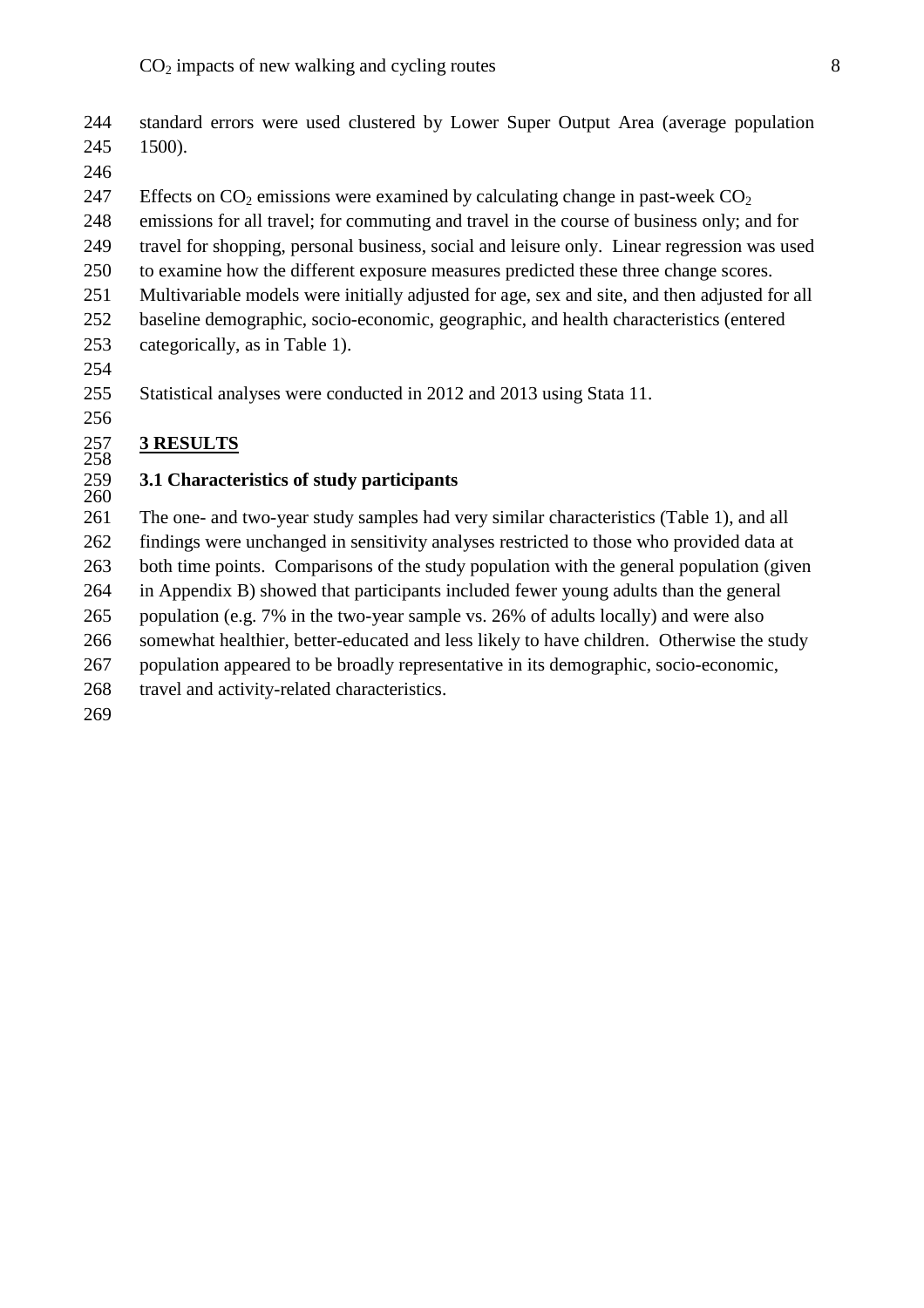| <b>Domain</b>   | <b>Variable</b>        | <b>Level</b>           | $N$ (%) in 1-year | $N$ (%) in 2-year |
|-----------------|------------------------|------------------------|-------------------|-------------------|
|                 |                        |                        | sample            | sample            |
| Geographic      | Site                   | Southampton            | 523 (28%)         | 425 (28%)         |
|                 |                        | Cardiff                | 596 (32%)         | 487 (32%)         |
|                 |                        | Kenilworth             | 730 (39%)         | 598 (40%)         |
|                 | Proximity of           | $\geq$ 4               | 178 (10%)         | 144 (10%)         |
|                 | home to greater        | 3-3.99                 | 137 (7%)          | 106(7%)           |
|                 | Connect2 (km)          | $2 - 2.99$             | 291 (16%)         | 229 (15%)         |
|                 |                        | $1 - 1.99$             | 631 (34%)         | 490 (33%)         |
|                 |                        | $<$ 1                  | 612 (33%)         | 541 (36%)         |
| Demographic     | <b>Sex</b>             | Female                 | 1006 (54%)        | 857 (57%)         |
|                 |                        | Male                   | 843 (46%)         | 653 (43%)         |
|                 | Age (years)            | $18 - 34$              | 241 (13%)         | 144 (10%)         |
|                 | at baseline            | 35-49                  | 379 (21%)         | 300 (20%)         |
|                 |                        | 50-64                  | 607 (33%)         | 532 (35%)         |
|                 |                        | 65-89                  | 616 (33%)         | 530 (35%)         |
|                 | Ethnicity              | White                  | 1771 (97%)        | 1460 (97%)        |
|                 |                        | Non-White              | 64 (3%)           | 45 (3%)           |
|                 | Any child              | N <sub>o</sub>         | 1547 (84%)        | 1276 (85%)        |
|                 | under 16               | Yes                    | 301 (16%)         | 234 (16%)         |
| Socio-economic  | Highest                | Tertiary or equivalent | 715 (39%)         | 590 (39%)         |
| status          | educational            | Secondary school†      | 619 (34%)         | 490 (33%)         |
|                 | level                  | None or other          | 495 (27%)         | 425 (28%)         |
|                 | Annual                 | >£40,000               | 582 (34%)         | 451 (32%)         |
|                 | household              | £20,001-40,000         | 543 (32%)         | 469 (33%)         |
|                 | income                 | $\leq$ £20,000         | 565 (33%)         | 488 (35%)         |
|                 | Employment             | Working                | 938 (51%)         | 740 (49%)         |
|                 | status                 | Student                | 48 (3%)           | 25(2%)            |
|                 |                        | Retired                | 704 (38%)         | 609 (40%)         |
|                 |                        | Other                  | 152 (8%)          | 134 (9%)          |
| Car and bicycle | Any car                | $\overline{No}$        | 247 (13%)         | 215 (14%)         |
| access          | in household           | Yes                    | 1599 (87%)        | 1290 (86%)        |
|                 | Any adult bicycle      | N <sub>o</sub>         | 768 (45%)         | 620 (45%)         |
|                 | in household           | Yes                    | 948 (55%)         | 768 (55%)         |
| Health          | Weight status          | Normal/underweight     | 879 (50%)         | 702 (49%)         |
|                 |                        | Overweight             | 633 (36%)         | 534 (37%)         |
|                 |                        | Obese                  | 244 (14%)         | 201 (14%)         |
|                 | General                | Excellent/good         | 1437 (79%)        | 1168 (78%)        |
|                 | health                 | Fair/poor              | 388 (21%)         | 324 (22%)         |
|                 | Long-term illness or   | N <sub>o</sub>         | 1295 (75%)        | 1046 (74%)        |
|                 | disability that limits | Yes                    |                   |                   |
|                 | daily activities       |                        | 441 (25%)         | 374 (26%)         |

270 **Table 1: Study participants' characteristics at baseline†**

271 Notes: km=kilometres. † 'A' Levels, GCSEs or equivalent. Results based on 1849 British adults 272 participating in 2010 and 2011, and 1510 participating in 2010 and 2012: numbers add to less than the total 273 sample size for some variables due to missing data.

274

#### 275 **3.2 Trends in levels and sources of CO<sup>2</sup> emissions from motorised travel** 276

277 Mean  $CO<sub>2</sub>$  emissions from all motorised surface passenger travel decreased slightly over

278 the study time horizon. At one-year follow-up, mean  $CO<sub>2</sub>$  emissions were 31 kilograms

279 of  $CO_2$  (kgCO<sub>2</sub>) per person per week, an estimated 1.7 kgCO<sub>2</sub> lower than at baseline

280 (95%CI 0.4, 2.9). At two-year follow-up, mean emissions were  $3.0 \text{ kgCO}_2$  lower than

281 baseline (1.6, 4.3). These mean levels correspond to about 1.5 to 1.6 tonnes of  $CO_2$  (tCO<sub>2</sub>)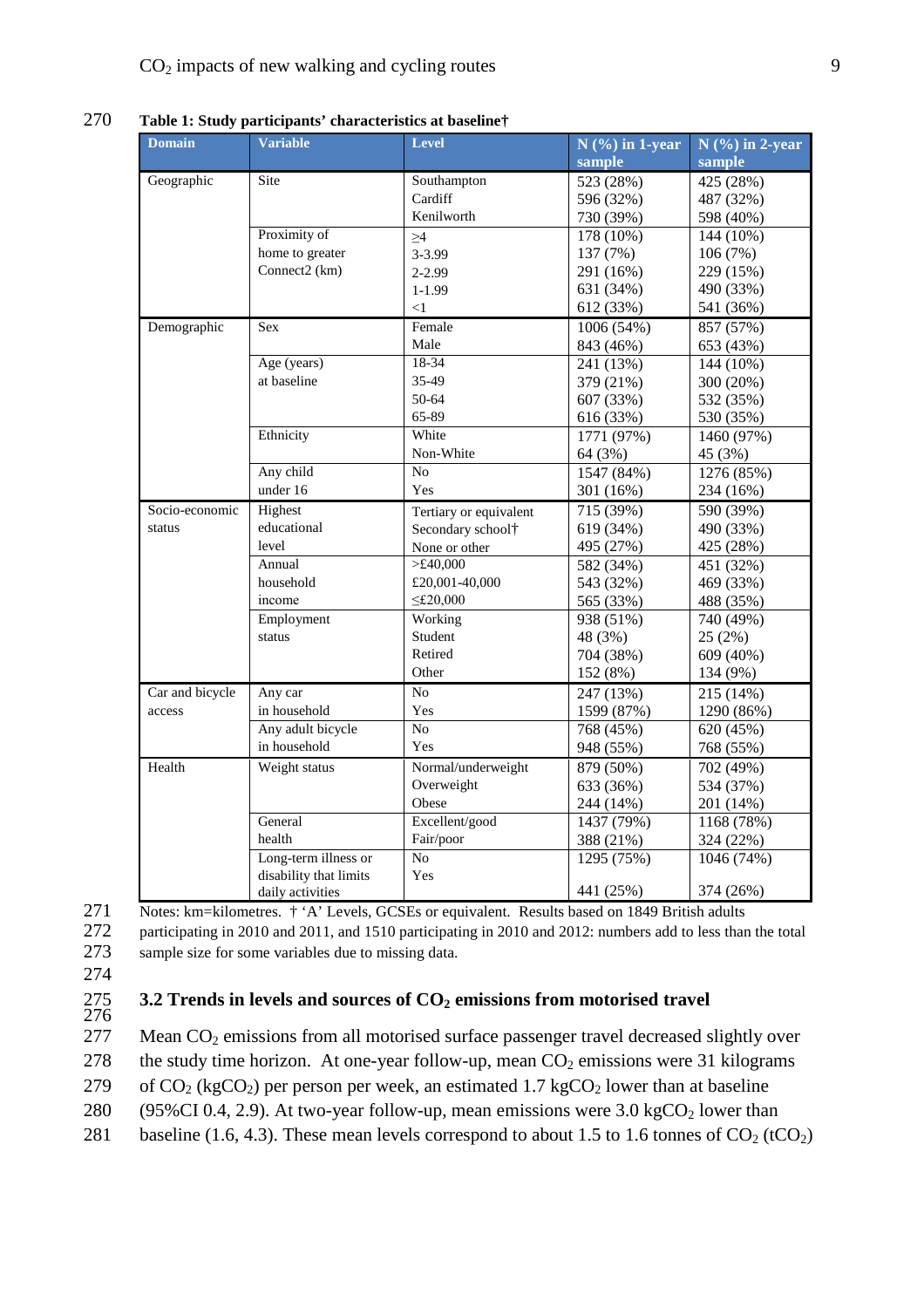282 per person per year,<sup>5</sup> figures comparable to government estimates of per capita road 283 transport emissions in Great Britain [38, 39].<sup>6</sup> The proportion of transport emissions 284 attributable to car travel decreased from 89% (baseline) to 88% (one-year follow-up) and 285 86% (two-year follow-up), with the shortfall being made up by other public and private 286 motorised travel. Further details on raw levels and changes in  $CO<sub>2</sub>$  emissions by journey 287 purpose can be found in the Appendix C.

288

# 290

# 289 **3.3 Effect of Connect2 exposure on CO<sup>2</sup> emissions from motorized travel**

291 Table 2 provides evidence as to whether the changes in  $CO<sub>2</sub>$  emissions described above 292 were associated with distance from or use of Connect2. For illustration, Figure 3 depicts 293 this information for changes in total  $CO<sub>2</sub>$  emissions at two-year follow-up with additional subdivision of some exposure categories (one-year follow-up results are illustrated in294 295 Appendix C). Overall we could not detect any significant effects of either use or 296 proximity on  $CO<sub>2</sub>$  emissions, regardless of whether these were examined overall or 297 disaggregated by journey purpose ('commuting' or 'social/leisure'). Specifically, there was no evidence that distance from the 'greater' Connect2 projects predicted changes in298 299 total  $CO<sub>2</sub>$  emissions (all p $>0.36$  for heterogeneity), and visual inspection did not indicate any consistent sense of non-significant trends. There was likewise no evidence of an300 301 association when using distance from the 'core' Connect 2 project (all  $p>0.17$ ) or Connect 2 use (all p $>0.05$ , most p $>0.2$ : see Table 2) as the exposure, or of a difference between use of the more-complete projects at Cardiff and Southampton and that of the303 less-complete project at Kenilworth (data not shown). Finally, there was no convincing304 305 evidence of differential effects across subpopulations in tests for interactions between Connect2 exposure and pre-specified individual and household characteristics.306 307

<sup>&</sup>lt;sup>5</sup> We multiplied the weekly total by 47 (not 52), thus discounting 5 weeks of 'time away from home' (e.g. school holidays, public holidays). This was deemed appropriate since the measurement week fell outside those periods.

<sup>&</sup>lt;sup>6</sup> Mean road transport emissions per capita in 2010 were 2.2 tCO<sub>2</sub>. Taking away emissions from road freight (about 30% of total road transport emissions) we arrive at  $1.54$  tCO<sub>2</sub> per capita.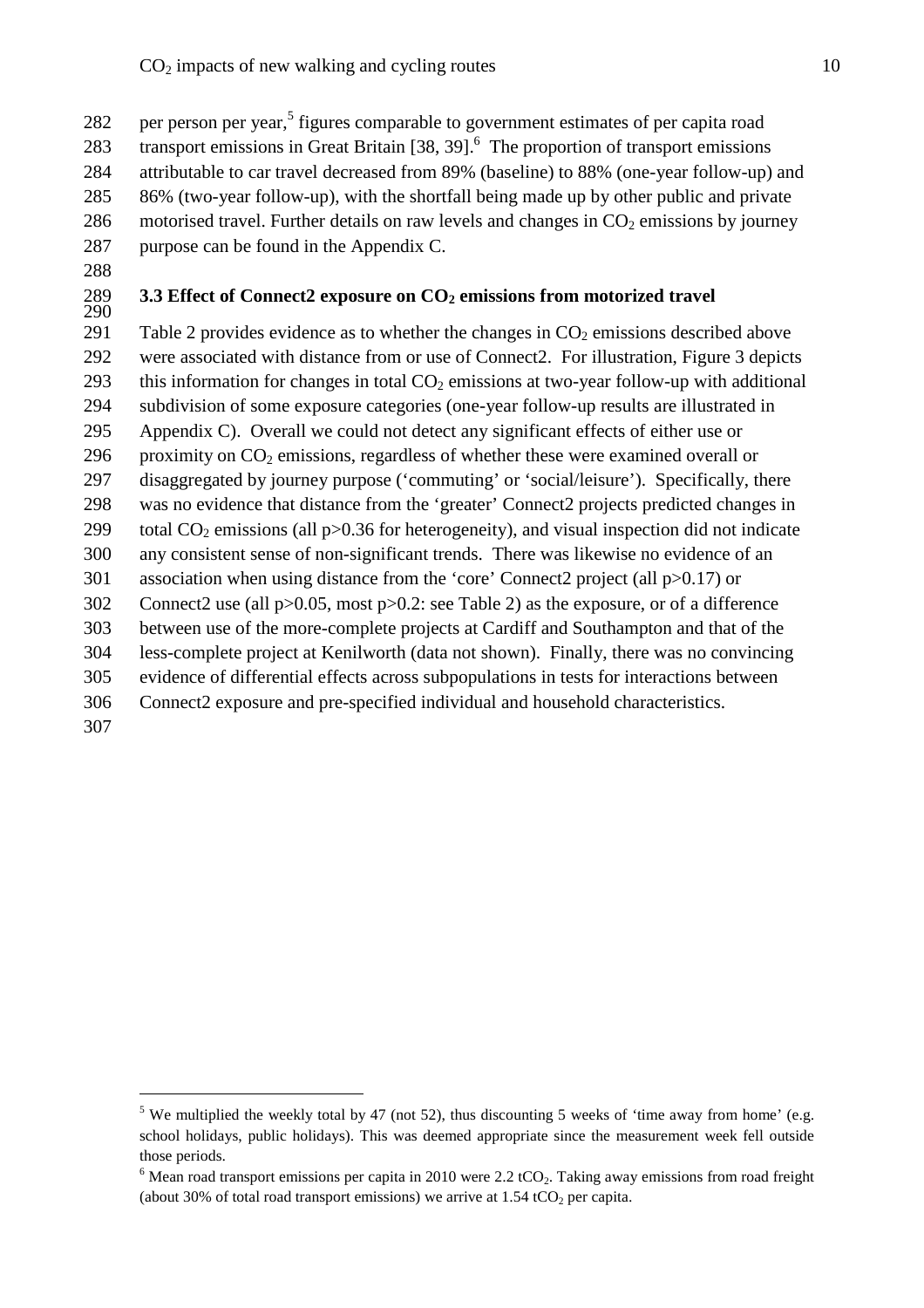| $\mathbf{U}_2$ chussions                           | One-year change, from 2010 to 2011:<br>Two-year change, from 2010 to 2012:<br><b>Outcome</b><br><b>Exposure</b> |                                                  |                                                                         |                                                                        |                                                  |                                                                  |                                                                        |  |  |  |
|----------------------------------------------------|-----------------------------------------------------------------------------------------------------------------|--------------------------------------------------|-------------------------------------------------------------------------|------------------------------------------------------------------------|--------------------------------------------------|------------------------------------------------------------------|------------------------------------------------------------------------|--|--|--|
| behaviour                                          |                                                                                                                 |                                                  | unstandardised regression coefficients<br>$(95\%CI)$                    |                                                                        |                                                  | unstandardised regression coefficients<br>$(95\%CI)$             |                                                                        |  |  |  |
|                                                    |                                                                                                                 | Minimally-<br>adjusted<br>for sex, age<br>& site | <b>Adjusted</b><br>for<br><b>baseline</b><br>characteris<br><b>tics</b> | <b>Sensitivity</b><br>analysis<br>(adjusted,<br>excluding<br>outliers) | Minimally-<br>adjusted<br>for sex, age<br>& site | <b>Adjusted</b><br>for<br><b>baseline</b><br>characteris<br>tics | <b>Sensitivity</b><br>analysis<br>(adjusted,<br>excluding<br>outliers) |  |  |  |
| Total<br>transport<br>CO <sub>2</sub><br>emissions | Change per km<br>closer to<br>greater<br>Connect <sub>2</sub>                                                   | 0.03<br>$(-1.80,$<br>1.86)                       | $-0.08$<br>$(-1.93,$<br>1.77)                                           | 0.39<br>$(-0.59,$<br>1.38)                                             | $-0.81$<br>$(-2.67,$<br>1.04)                    | $-0.75$<br>$(-2.59,$<br>1.09)                                    | 0.39<br>$(-0.63,$<br>1.41)                                             |  |  |  |
|                                                    | Use Connect2<br>for any purpose<br>(yes vs. no)                                                                 | $-1.60$<br>$(-8.60,$<br>5.40)                    | $-2.39$<br>$(-9.40,$<br>4.62)                                           | 1.21<br>$(-2.61,$<br>5.04)                                             | 0.36<br>$(-6.23,$<br>6.96)                       | 0.37<br>$(-6.20,$<br>6.94)                                       | $-1.32$<br>$(-6.37,$<br>3.73)                                          |  |  |  |
| Transport<br>CO <sub>2</sub><br>emissions          | Change per km<br>closer to<br>greater<br>Connect <sub>2</sub>                                                   | $-0.04$<br>$(-1.62,$<br>1.54)                    | $-0.10$<br>$(-1.67,$<br>1.46)                                           | 0.01<br>$(-0.75,$<br>0.76)                                             | $-0.47$<br>$(-2.16,$<br>1.22)                    | $-0.48$<br>$(-2.15,$<br>1.18)                                    | 0.03<br>$(-0.84,$<br>0.91)                                             |  |  |  |
| (work/busi<br>ness/<br>education)                  | Use Connect2<br>for work/<br>business/educat<br>ion (yes vs. no)                                                | $-1.03$<br>$(-9.18,$<br>7.11)                    | $-0.78$<br>$(-8.04,$<br>6.49)                                           | $-0.25$<br>$(-6.37,$<br>5.87)                                          | $-6.35$<br>$(-14.9,$<br>2.22)                    | $-5.30$<br>$(-14.1,$<br>3.44)                                    | $-7.07$<br>$(-14.4,$<br>0.27)                                          |  |  |  |
| Transport<br>CO <sub>2</sub><br>emissions          | Change per km<br>closer to<br>greater<br>Connect <sub>2</sub>                                                   | $-0.14$<br>$(-0.96,$<br>0.68)                    | $-0.19$<br>$(-1.01,$<br>0.64)                                           | 0.13<br>$(-0.55,$<br>0.81)                                             | $-0.54$<br>$(-1.69,$<br>0.61)                    | $-0.47$<br>$(-1.60,$<br>0.66)                                    | 0.26<br>$(-0.59,$<br>1.11)                                             |  |  |  |
| (personal/b<br>usiness/soc<br>ial/leisure)         | Use Connect2<br>for personal<br>business/social/<br>recreation (yes<br>vs. no)                                  | 1.74<br>$(-1.33,$<br>4.81)                       | 1.54<br>$(-1.52,$<br>4.61)                                              | $-0.46$<br>$(-2.74,$<br>1.82)                                          | $-0.46$<br>$(-3.29,$<br>2.36)                    | $-0.01$<br>$(-3.08,$<br>3.06)                                    | $-0.91$<br>$(-3.49,$<br>1.67)                                          |  |  |  |

### 309 **Table 2: Impact of various measures of Connect2 exposure upon one- and two-year change in total** 310 **CO<sup>2</sup> emissions**

 $\uparrow$  †p<0.1, \*p<0.05, \*\*p<0.01, from linear regression analyses predicting change in CO<sub>2</sub> emissions. P-values for linear trend if continuous variables and for heterogeneity if categorical. CI, confidence interval; km, kilometres. Adjusted analyses adjust for baseline demographic, socio-economic, car/bike access and health characteristics (categorised as in Table 1). Adjusted sensitivity analyses are the same as the adjusted

315 analyses except that we excluded those participants whose  $CO<sub>2</sub>$  emissions changed by more than 100

316 kg/week. Note that proximity is distance reverse scored, such that a positive association means a larger

317 increase among those living close to Connect2. Binary use variables presented, as there was never evidence

318 of heterogeneity among the different levels of  $\geq 1$  use.

319

308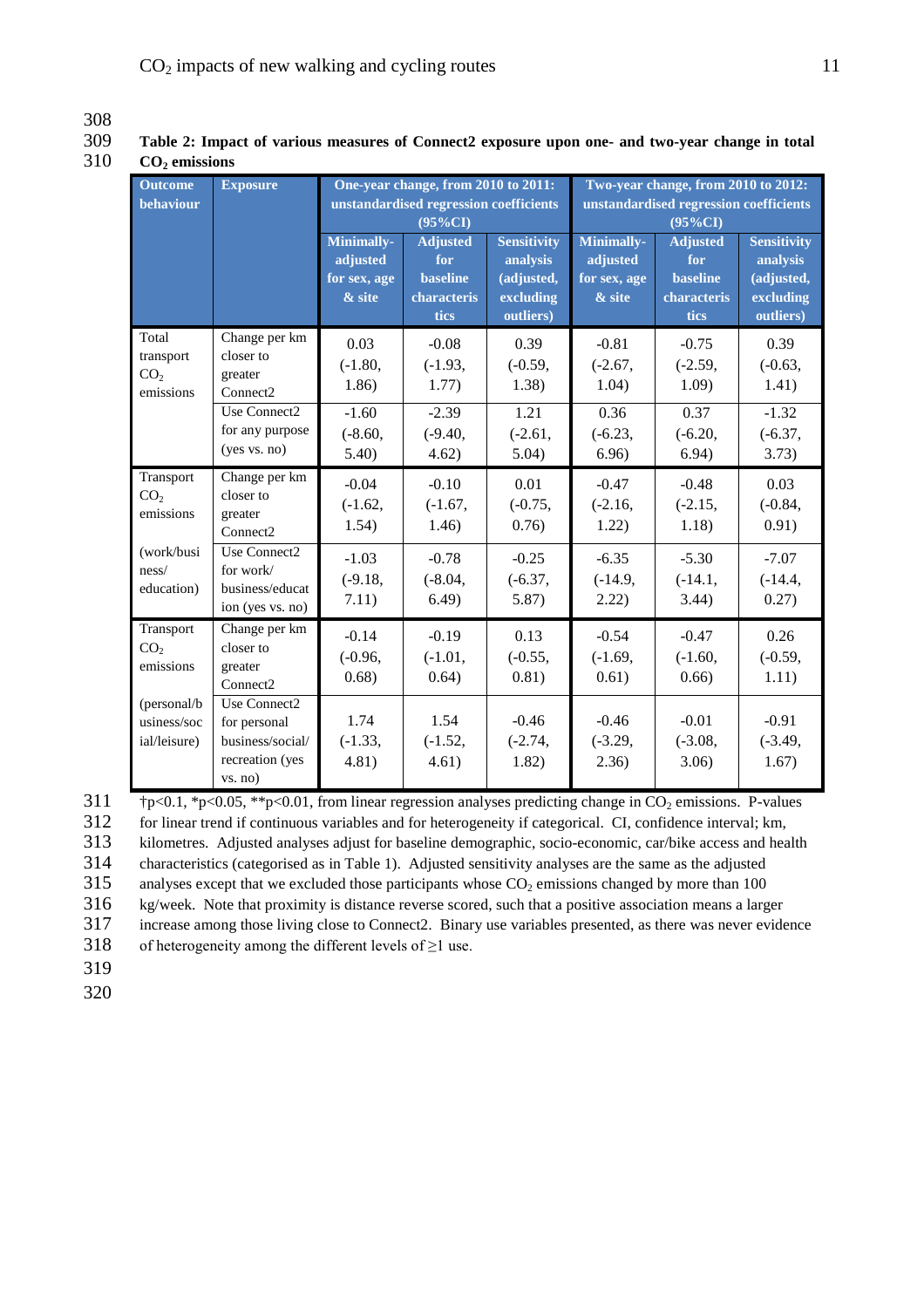





In interpreting these findings it should be noted that the confidence intervals in Table 2325 326 are comparatively wide, due to the high variability in  $CO<sub>2</sub>$  emissions. This in turn reduced our statistical power to detect effects. To explore this issue further, post-hoc327 power calculations were performed using the observed number of individuals in different328 exposure categories and the observed standard deviations in change scores (see Appendix329  $330$  D). These calculations indicated that when comparing participants living  $\langle 2 \text{km} \rangle$  versus 331  $\geq$ 2km from greater Connect2, this study had 80% power to detect net changes between 332 groups of 6-7 kgCO<sub>2</sub>/week in total transport  $CO_2$  emissions. These thresholds were very similar when comparing Connect2 users with non-users.333

334

#### 335 **4 DISCUSSION** 335<br>336

#### 337 **4.1 Key findings** 337<br>338

Overall, we found a small but significant decrease in mean population-level emissions339 340 over the study time horizon. We believe that this reflects a secular trend in the case study 341 regions where fuel consumption [40] and  $CO<sub>2</sub>$  emissions [41] from land surface passenger 342 transport have decreased by similar rates during the time period.<sup>7</sup> This may largely be due 343 to (a) the effect of the recession and increases in private motoring costs and rail ticket

 $<sup>7</sup>$  The latest local and regional data available to us, published in July 2013, are up to the year 2011 only.</sup> However, the trends on road transport fuel consumption and  $CO<sub>2</sub>$  emissions have been downward since 2008.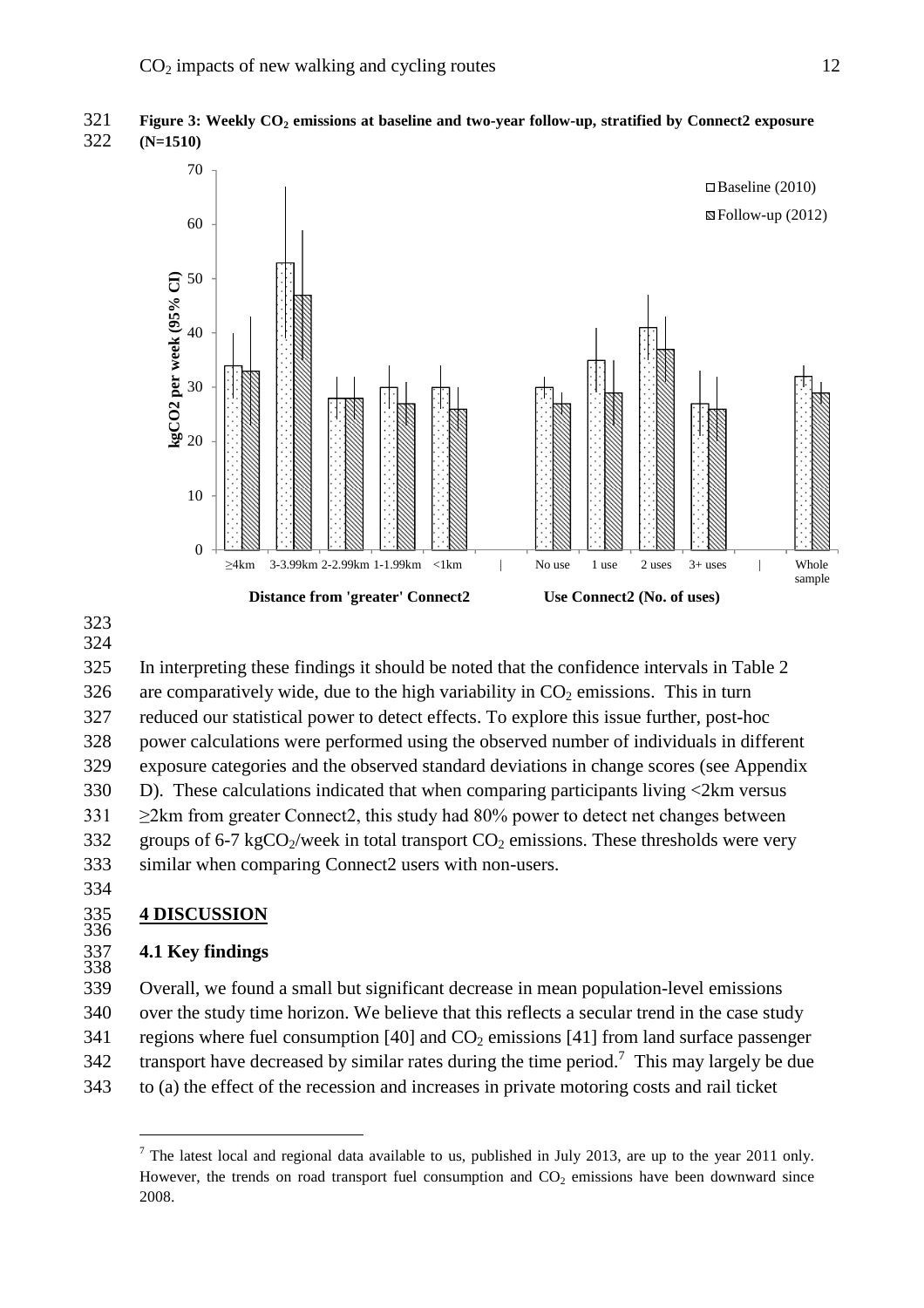Against the background of this overall decreasing trend in emissions, we found no statistically significant evidence that living near Connect2 or using Connect2 predicted348 349 changes in  $CO_2$  emissions from motorised travel at one- and two-year follow-ups. This 350 was true across aggregated and disaggregated outcome measures, and with respect to both the primary exposure measure (distance from the infrastructure) and several secondary351 352 measures (e.g. infrastructure use).

353

 $354$  This lack of a discernible effect on CO<sub>2</sub> emissions may at first be surprising given our previous findings that the new infrastructures were well-used at both one- and two-year355 follow-up [28] and were associated with population-level increases in walking, cycling356 357 and physical activity at two-year follow-up [29]. However, it is perhaps less surprising given the observation that our participants used Connect 2 more for recreational than for transport purposes, and more for walking than for cycling – neither of which tends to  $360$  substitute for motorised travel on the longer ( $>8$  kilometres) journeys that are responsible  $f(6, 10)$  for around 80% of CO<sub>2</sub> emissions from passenger transport [6, 10]. Moreover, we have 362 previously shown that the effects of Connect2 upon walking and cycling were greatest 363 among participants with no household car available to them [28], who may therefore have had less potential to reduce their emissions from motorised modes. Our findings are364 therefore consistent with an interpretation that the overall increase in walking and cycling365 366 attributable to Connect2 may have been brought about more by generating new trips than by prompting a modal shift from motorised to non-motorised travel modes.367

368

369 In interpreting these findings it is worth reflecting on this study's statistical power to  $370$  detect changes in  $CO<sub>2</sub>$  emissions. As shown in the post-hoc power calculations (Appendix 371 D) this study had 80% power to detect differences of 6-7 kgCO<sub>2</sub>/person/week or more in 372 contrasts by distance ('live  $\langle 2km'$ , 'live  $\rangle = 2km'$ ) or Connect use ('yes', 'no'). This is comparable to a change in distance travelled by an average UK car (emitting 0.18373  $KgCO<sub>2</sub>/km$  [43]) of about 36 km per week, which is comparable to the average distance travelled by car per day [9]. Similarly, it equates to about two-fifths the size of the375 376 difference between emissions from residents with no car available vs. those with at least 377 one car available, or half the difference between those with at least one car available vs. 378 those with two cars available to them (9 vs. 28 vs 42 kgCO $_2$ /week in the baseline sample 379 as shown in [17]). The study was therefore able to detect relatively moderate differences 380 in travel  $CO<sub>2</sub>$  emissions, but lacking the power to detect smaller changes.

381

# 382 **4.2 Strengths and limitations**

383

The main strengths of this study include its cohort design, population-based sampling and use of a graded measure of exposure to enable controlled comparisons within the local385 populations. These represent important methodological advances on most previous386 studies on active travel and mode share (as potential precursors of  $CO<sub>2</sub>$  emissions) which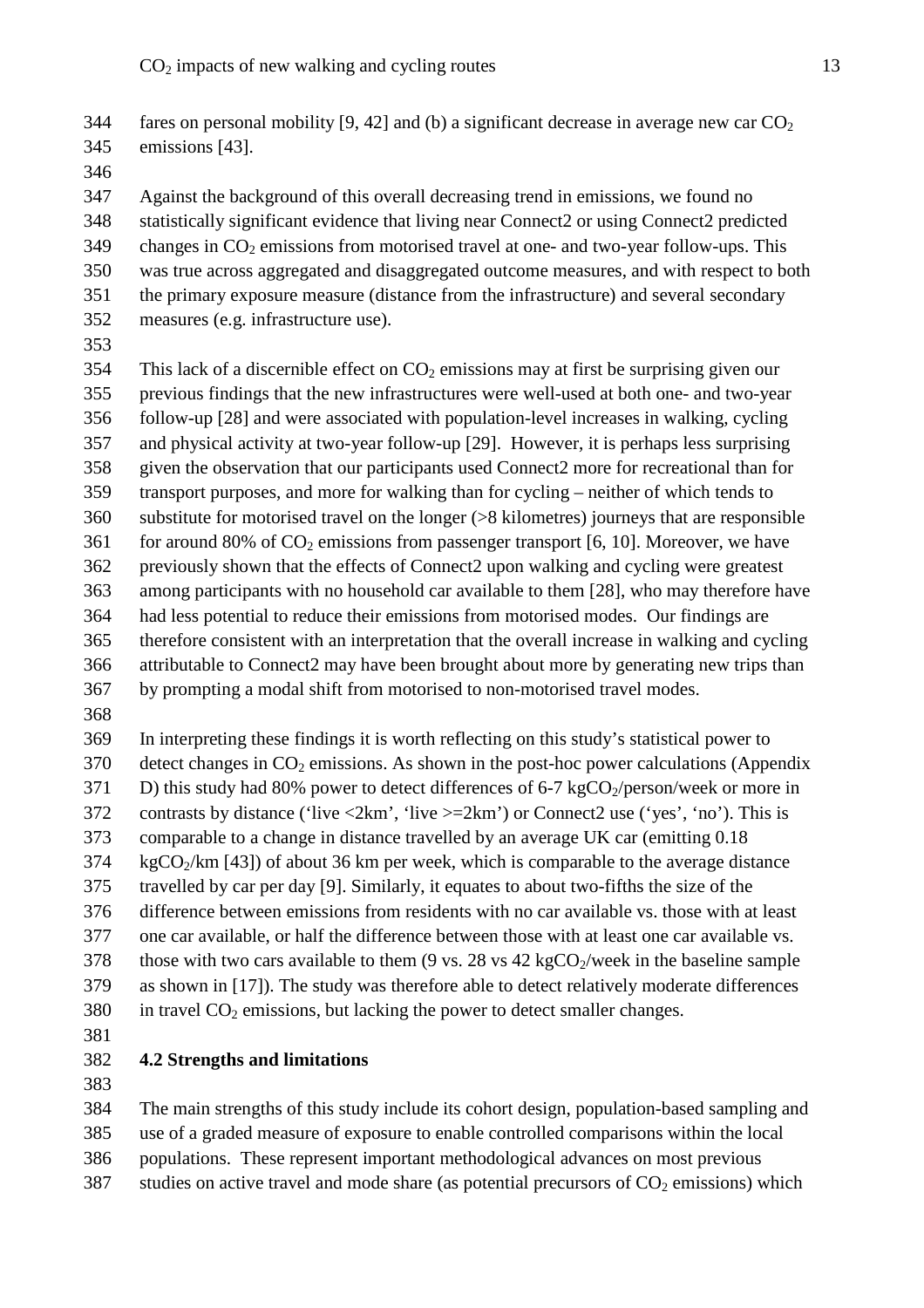- 388 used repeat cross-sectional designs [44-46], only sampled infrastructure users [47] or used 389 control groups which were not comparable at baseline [48]. Crucially, no previous study
- 390 of this kind has estimated the effects on  $CO<sub>2</sub>$  emissions. These study strengths allowed the
- 391 examination of substantive questions such as those regarding the effects on  $CO<sub>2</sub>$  emissions
- From motorised travel by journey purpose and transport mode. The approach has therefore
- 393 the potential to be used by other researchers attempting to design and execute  $CO<sub>2</sub>$
- 394 evaluations of complex infrastructural interventions in diverse contexts and
- 395 circumstances.
- 396

Nevertheless, this study had several key limitations. Although the study sought to397 minimize measurement error by using seven-day recall instruments appropriate to the398 specific outcomes under investigation, the  $CO<sub>2</sub>$  emissions outcomes still had high standard 400 deviations (mainly due to social variability) and this reduced statistical power. The study 401 was therefore able to detect relatively moderate changes in  $CO<sub>2</sub>$  emissions, but lacked the 402 power to detect smaller changes. Future evaluative research may address this limitation of small effect sizes by increasing the sample size and/or focussing solely on short trips403 below 8 kilometres where we would expect lower variability in the main outcomes. A404 second key limitation is the potential for selection bias: given the relatively low response405 406 rate, the study population cannot be assumed to be representative. Yet although older 407 than the general population on average, participants generally appeared fairly similar in their demographic, socio-economic and travel-related characteristics (Appendix B).408 Moreover, we know of no reason to expect bias in the pattern of *associations* and, in409 particular, no reason to expect differential biases with respect to the primary exposure410 411 measure of distance from the intervention.

412

#### 413 **5 CONCLUSIONS** 413<br>414

This paper set out to evaluate the population-wide impacts of new high-quality walking415 416 and cycling infrastructure in the UK on  $CO<sub>2</sub>$  emissions from motorized travel. While the new routes attracted walkers and cyclists [28] and were associated with population-level417 increases in walking, cycling and physical activity [29], there was no evidence that this418 419 success translated into sizeable decreases in  $CO<sub>2</sub>$  emissions from motorised travel across 420 the study population. However, the findings to date cannot exclude the possibility of *small* 421 effects of the new routes on  $CO<sub>2</sub>$  emissions that this study lacked the power to detect. Further research would be needed to detect small effect sizes, most likely by increasing422 423 the sample size due to the often observed high variability of  $CO<sub>2</sub>$  emissions from personal 424 transport  $[17]$ .

425

In the context of energy and climate policy, a more comprehensive approach of higher426 'doses' of infrastructural interventions of the kind studied here, linked with ambitious427

428 active travel promotion and policies targeted at mode shift away from private motorized

429 transport (e.g.  $CO_2$ -graded car pricing at point of use, car restraint and parking pricing in

- urban areas, commuter car sharing, Park-and-Bike) may be required to achieve the430
- 431 substantial carbon savings needed to meet climate change mitigation and energy security
- 432 goals.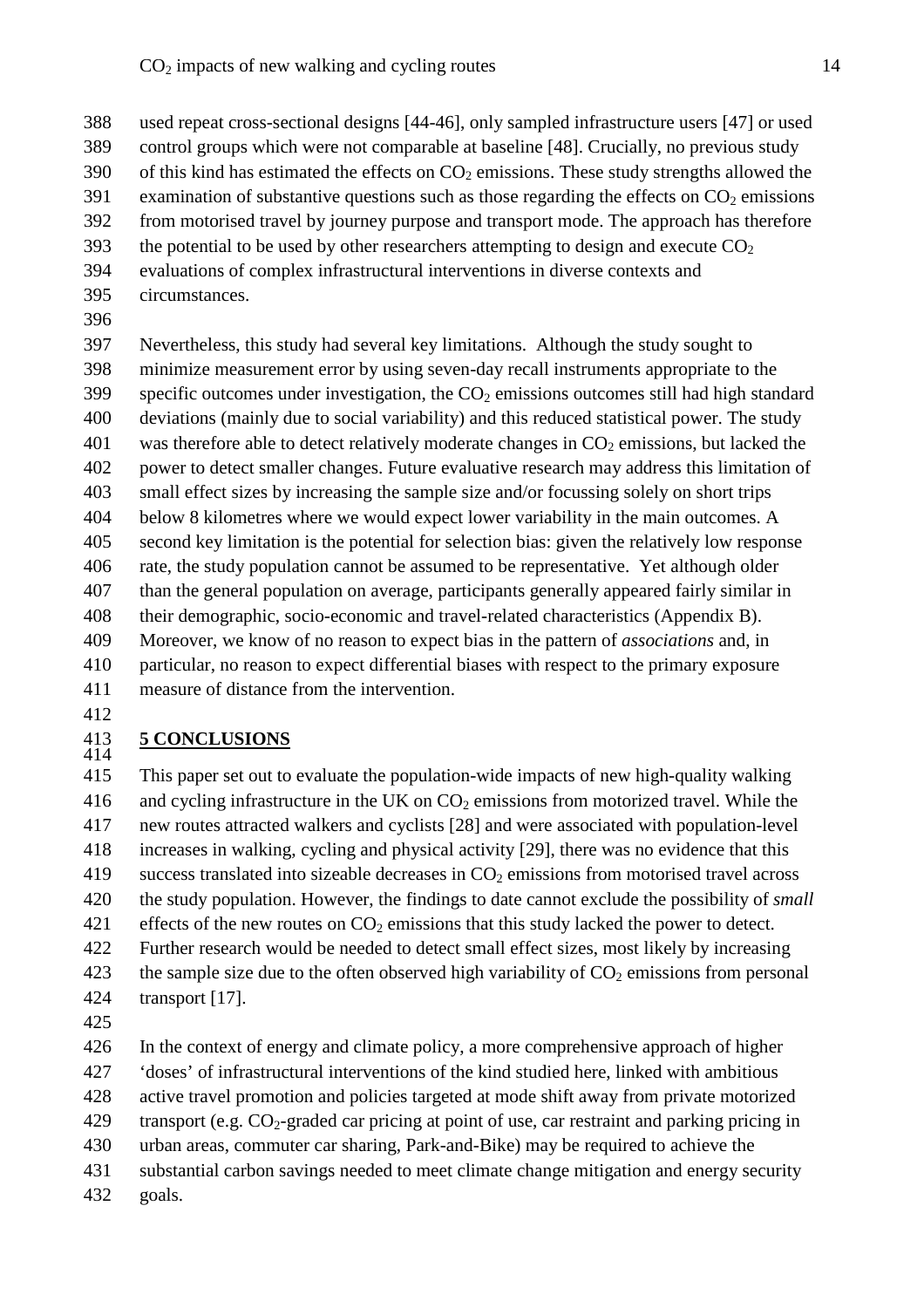# 434 **GLOSSARY**

435

- 436 BMI=Body Mass Index
- 437 CI=Confidence interval
- 438  $CO<sub>2</sub>=$ carbon dioxide
- 439 UK=United Kingdom
- 440

# 441 **AUTHORS' CONTRIBUTIONS**

442

DO leads the iConnect work package that includes this survey, and DO and CB443 participated in the design of the survey. CB and AG defined the research question444 addressed in this paper, with CB calculating carbon emissions and AG performing445 statistical analyses. CB drafted the manuscript, and AG and DO revised it critically for446 important intellectual content. All authors read and approved the final manuscript.447

448

# 449 **ACKNOWLEDGEMENTS**

450

This paper was written on behalf of the iConnect consortium (www.iconnect.ac.uk;451 Christian Brand, Fiona Bull, Ashley Cooper, Andy Day, Nanette Mutrie, David Ogilvie,452 Jane Powell, John Preston and Harry Rutter). The iConnect consortium is funded by the453 454 Engineering and Physical Sciences Research Council (grant reference EP/G00059X/1). 455 CB is also supported by the UK Energy Research Centre, part of the Research Councils UK Energy Research Programme. AG contributed to this work while funded by a456 457 National Institute of Health Research (NIHR) post-doctoral fellowship. DO is also 458 supported by the Medical Research Council (Unit Programme number MC UU 12015/6) 459 and the Centre for Diet and Activity Research (CEDAR), a UKCRC Public Health Research Centre of Excellence. Funding from the British Heart Foundation, Economic460 and Social Research Council, Medical Research Council, NIHR and Wellcome Trust,461 462 under the auspices of the UK Clinical Research Collaboration, is gratefully 463 acknowledged. The views in this publication are those of the authors and do not necessarily reflect those of the funders. We thank the study participants for their464 465 cooperation, the study team led by Karen Ghali for managing data collection, and Yena Song for computing the exposure measures and preparing the maps.466 467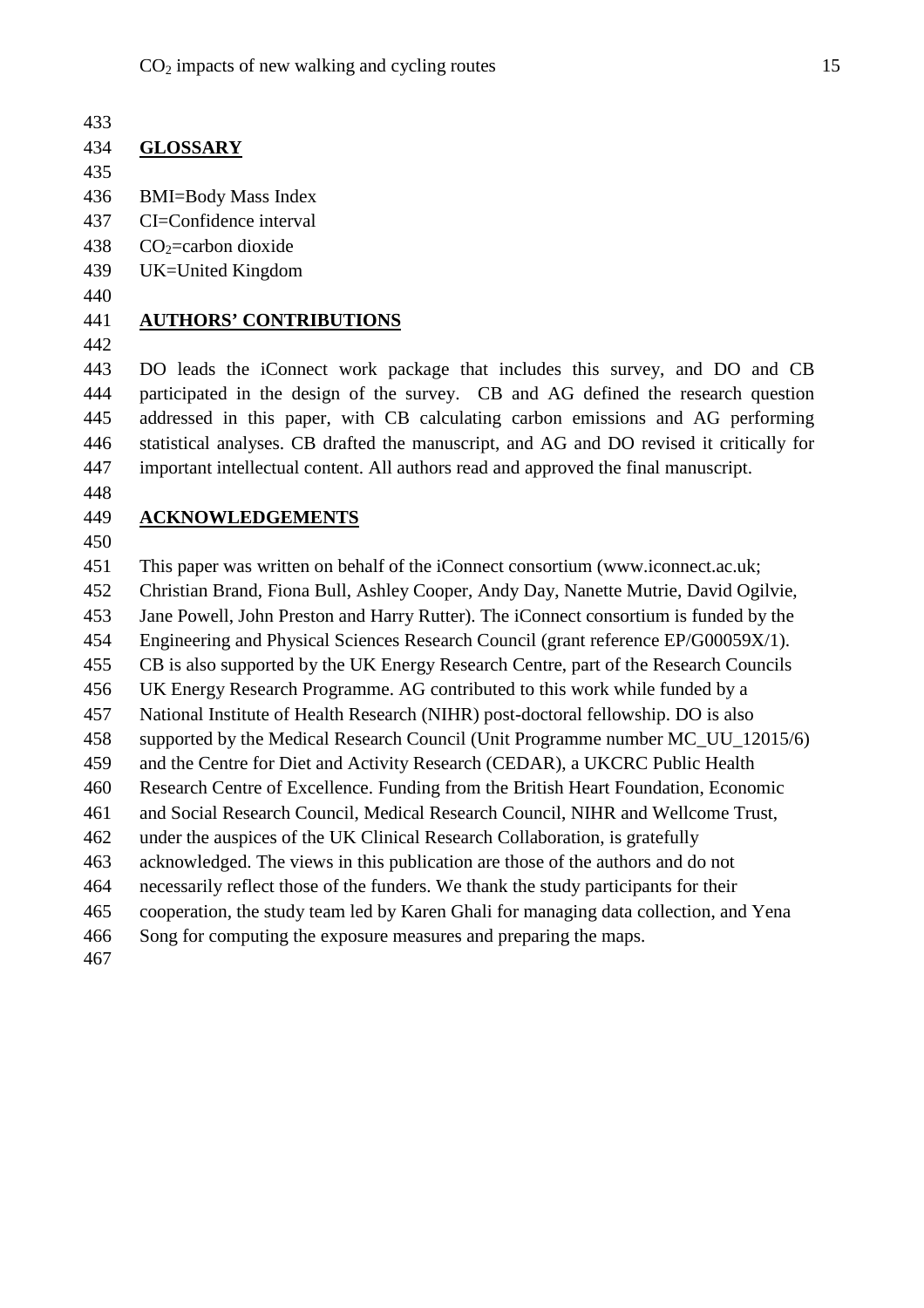# 468 **REFERENCES**

- 469
- [1] Maibach E, Steg L, Anable J. Promoting physical activity and reducing climate470
- 471 change: Opportunities to replace short car trips with active transportation. Prev Med 472 2009:49:326-7.
- [2] Lovelace R, Beck SBM, Watson M, Wild A. Assessing the energy implications of473
- replacing car trips with bicycle trips in Sheffield, UK. Energy Policy 2011;39:2075-87.474
- [3] de Nazelle A, Morton BJ, Jerrett M, Crawford-Brown D. Short trips: An opportunity475
- for reducing mobile-source emissions? Transp Res: Part D: Transport Environ476 477 2010;15:451-7.
- [4] Rabl A, de Nazelle A. Benefits of shift from car to active transport. Transport Policy478 479 2012;19:121-31.
- [5] Pucher J, Buehler R, Seinen M. Bicycling renaissance in North America? An update480
- 481 and re-appraisal of cycling trends and policies. Transp Res: Part A: Pol Practice 482 2011;45:451-75.
- [6] Kahn Ribeiro S, Kobayashi S, Beuthe M, Gasca J, Greene D, Lee DS, et al. Transport483
- 484 and its infrastructure. In: Metz B, Davidson OR, Bosch PR, Dave R, Meyer LA, editors.
- 485 Climate Change 2007: Mitigation Contribution of Working Group III to the Fourth
- Assessment Report of the Intergovernmental Panel on Climate Change. Cambridge,486
- 487 United Kingdom and New York, NY, USA: Cambridge University Press: 2007.
- [7] Lindfeldt EG, Saxe M, Magnusson M, Mohseni F. Strategies for a road transport488
- system based on renewable resources The case of an import-independent Sweden in489 490 2025. Appl Energy 2010;87:1836-45.
- [8] SIKA. The National Travel Survey, RES 2005–2006, report no 2007:19. Östersund,491
- 492 Sweden: Swedish Institute for Transport and Communications Analysis (SIKA); 2007.
- [9] DfT. Transport Statistics Great Britain 2013. London: Department for Transport;493 494 2013.
- [10] DfT. Low carbon transport: A greener future. A carbon reduction strategy for495 496 transport. London: Department for Transport; 2009.
- [11] Preston I, White V, Thumim J, Bridgeman T, Brand C. Distribution of carbon497
- 498 emissions in the UK: implications for domestic energy policy. London: Joseph Rowntree 499 Foundation: 2013.
- [12] DfT. Creating Growth, Cutting Carbon (Cm 7996). London: Department for500 501 Transport, The Stationery Office; 2011.
- [13] ECF. Cycle more Often 2 cool down the planet! Quantifying CO2 savings of502
- 503 Cycling. Brussels: European Cyclists' Federation (ECF); 2011.
- [14] Goodman A, Brand C, Ogilvie D. Associations of health, physical activity and504
- weight status with motorised travel and transport carbon dioxide emissions: a cross-505 506 sectional, observational study. Environ Health 2012;11:52.
- [15] Ogilvie D, Egan M, Hamilton V, Petticrew M. Promoting walking and cycling as an507 508 alternative to using cars: systematic review. BMJ 2004;329:763.
- [16] Sælensminde K. Cost–benefit analyses of walking and cycling track networks taking509
- into account insecurity, health effects and external costs of motorized traffic. Transp Res:510 511 Part A: Pol Practice 2004:38:593-606.
- [17] Brand C, Goodman A, Rutter H, Song Y, Ogilvie D. Associations of individual,512
- 513 household and environmental characteristics with carbon dioxide emissions from
- 514 motorised passenger travel. Appl Energy 2013:104:158-69.
- [18] Frank LD, Greenwald MJ, Winkelman S, Chapman J, Kavage S. Carbonless515
- 516 footprints: promoting health and climate stabilization through active transportation. Prev
- 517 Med 2010;50 Suppl 1:S99-105.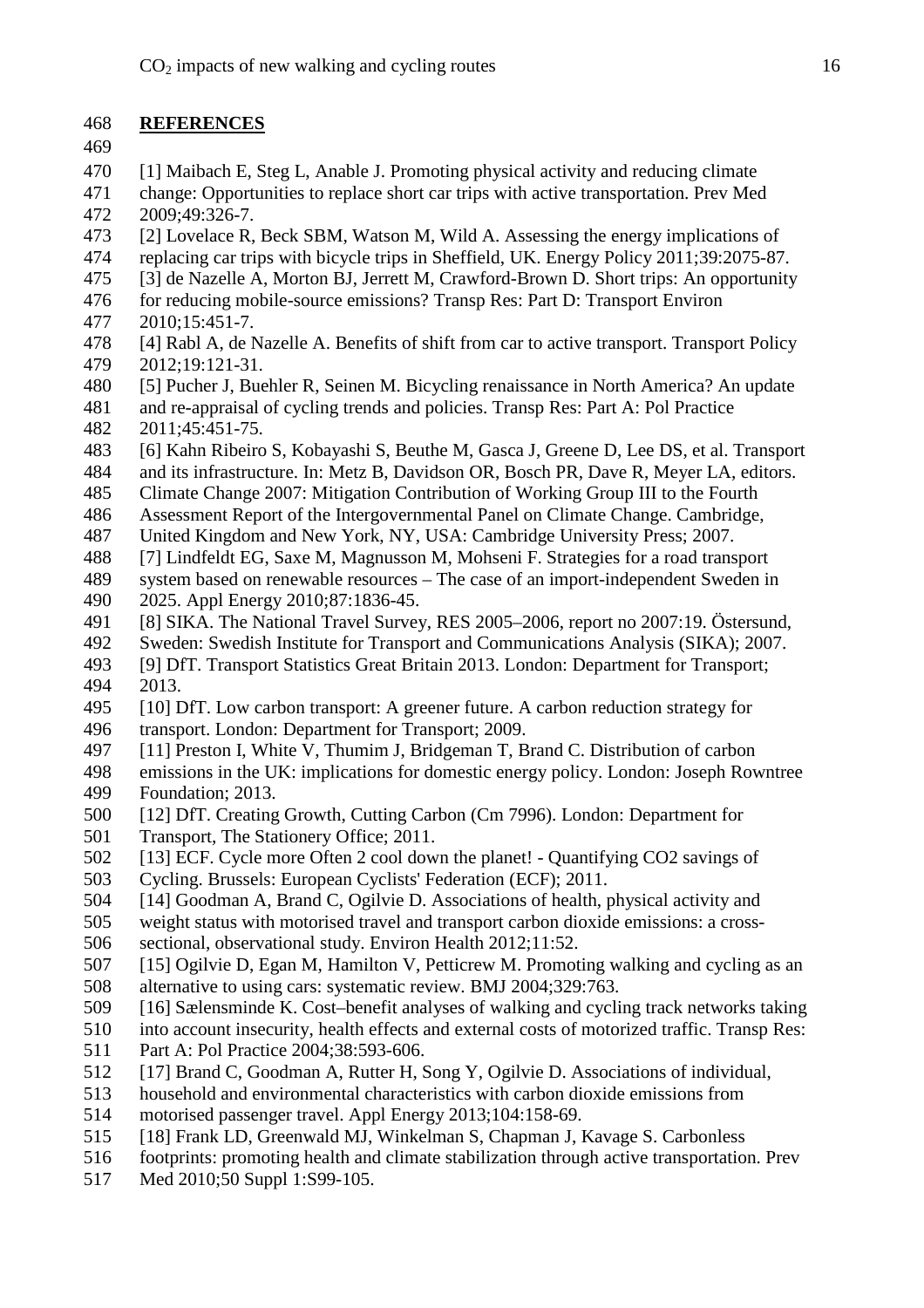- [19] Frank LD, Saelens BE, Powell KE, Chapman JE. Stepping towards causation: do518
- 519 built environments or neighborhood and travel preferences explain physical activity,
- 520 driving, and obesity? Soc Sci Med 2007;65:1898-914.
- [20] Haines A, McMichael AJ, Smith KR, Roberts I, Woodcock J, Markandya A, et al.521
- 522 Public health benefits of strategies to reduce greenhouse-gas emissions: overview and 523 implications for policy makers. Lancet 2009;374:2104-14.
- [21] Woodcock J, Edwards P, Tonne C, Armstrong BG, Ashiru O, Banister D, et al.524
- 525 Public health benefits of strategies to reduce greenhouse-gas emissions: urban land 526 transport. Lancet 2009;374:1930-43.
- [22] Giles-Corti B. People or places: what should be the target? J Sci Med Sport527 528 2006;9:357-66.
- [23] McCormack GR, Shiell A. In search of causality: a systematic review of the
- 530 relationship between the built environment and physical activity among adults. Int J 531 Behav Nutr Phys Act 2011:8:125.
- [24] NICE. Promoting and creating built or natural environments that encourage and
- support physical activity (NICE Public Health Guidance 8). London: National Institute for533 534 Health and Clinical Excellence (NICE); 2008.
- [25] Krizek KJ, Handy SL, Forsyth A. Explaining changes in walking and bicycling535
- 536 behavior: challenges for transportation research. Environ Plann B 2009;36:725-40.
- [26] Pucher J, Dill J, Handy S. Infrastructure, programs, and policies to increase537
- 538 bicycling: An international review. Prev Med 2010;50:S106-S25.
- [27] Yang L, Sahlqvist S, McMinn A, Griffin SJ, Ogilvie D. Interventions to promote539
- 540 cycling: systematic review. BMJ  $2010;341: c5293$ .
- [28] Goodman A, Sahlqvist S, Ogilvie D. Who uses new walking and cycling541
- 542 infrastructure and how? Longitudinal results from the UK iConnect study. Prev Med 543 2013:57:518-24.
- [29] Goodman A, Sahlqvist S, Ogilvie D. Do new walking and cycling routes increase544
- physical activity? One- and two-year findings from the UK iConnect study. Am J Public545 546 Health in press.
- [30] Sustrans. Connect2: Enabling millions of people to make everyday, local journeys by547 548 foot or by bike. Accessed 8th August 2012 from http://www.sustrans.org.uk/what-we-549 do/connect2. 2012.
- [31] Ogilvie D, Bull F, Cooper A, Rutter H, Adams E, Brand C, et al. Evaluating the550
- 551 travel, physical activity and carbon impacts of a 'natural experiment' in the provision of
- 552 new walking and cycling infrastructure: methods for the core module of the iConnect 553 study. BMJ Open 2012;2:e000694.
- [32] Ogilvie D, Bull F, Powell J, Cooper AR, Brand C, Mutrie N, et al. An applied554
- 555 ecological framework for evaluating infrastructure to promote walking and cycling: the 556 iConnect study. Am J Public Health 2011;101:473-81.
- [33] EPA. Climate Leaders Greenhouse Gas Inventory Protocol: Direct Emissions from
- 558 Mobile Combustion Sources, Report EPA430-K-08-004. United States Environmental
- 559 Protection Agency; 2008.
- [34] Defra. 2010 Guidelines to Defra / DECC's GHG Conversion Factors for Company560
- 561 Reporting. London: Defra; 2010.
- [35] Craig CL, Marshall AL, Sjostrom M, Bauman AE, Booth ML, Ainsworth BE, et al.562
- International physical activity questionnaire: 12-country reliability and validity. Med Sci563 564 Sports Exerc 2003;35:1381-95.
- [36] ONS. Lower Super Output Area Population Estimates Mid-2010565
- 566 [http://www.ons.gov.uk/ons/rel/sape/soa-mid-year-pop-est-engl-wales-exp/mid-2010-
- 567 release/rft---mid-2010-lsoa-population-estimates.zip, last accessed 13/11/2011]. Office for
- 568 National Statistics; 2011.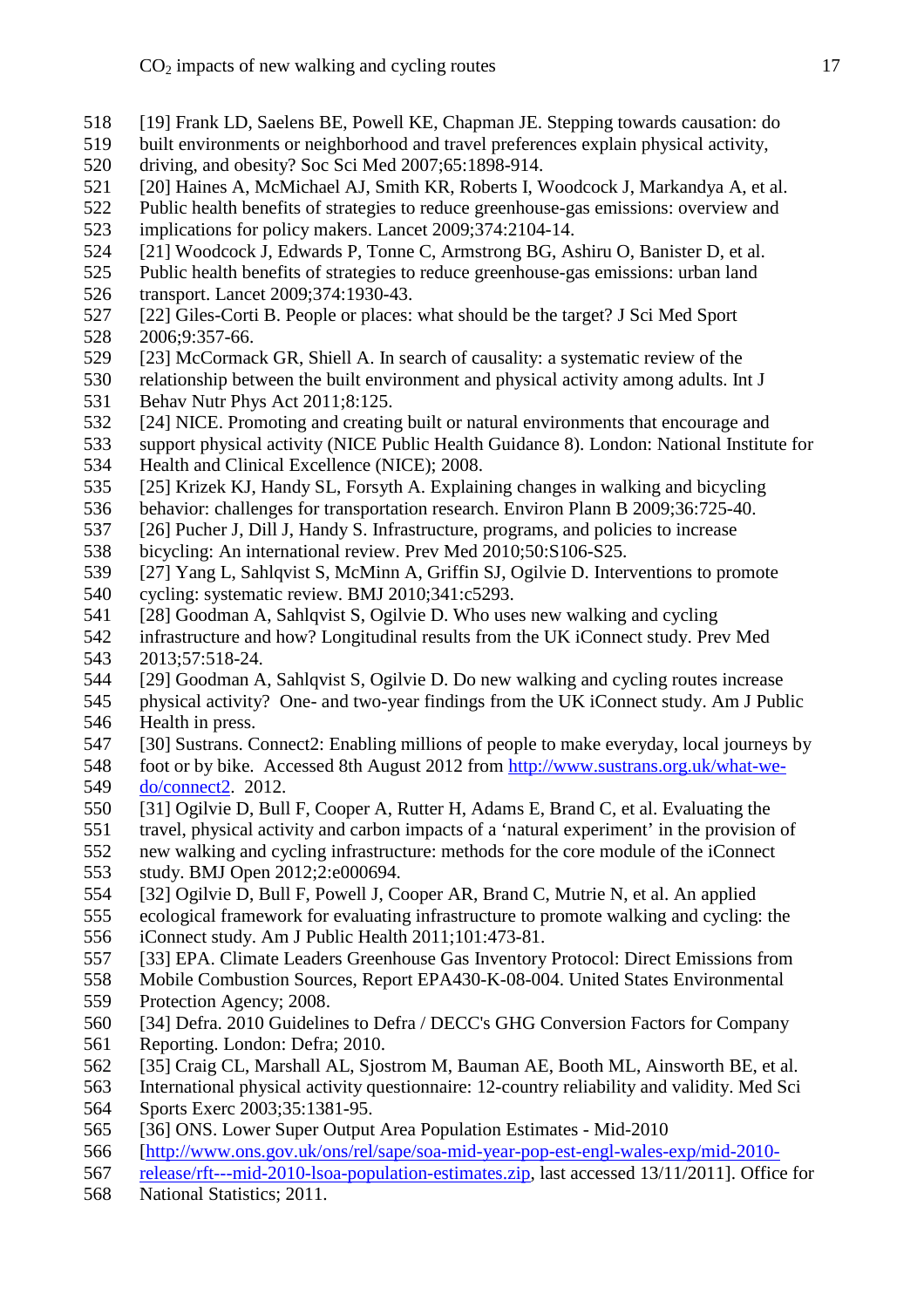- [37] ONS. Census 2011, Data last accessed 25/11/2013 at569
- 570 http://www.ons.gov.uk/ons/guide-method/census/2011/census-data/index.html. London:
- 571 Office of National Statistics; 2013.
- [38] AEA Technology. Local and Regional CO2 Emissions Estimates for 2005-2008,
- 573 Report to Department for Energy and Climate Change, ED 56403105. Harwell: AEA 574 Technology; 2010.
- [39] DfT. Transport Statistics Great Britain: 2010 edition. London: Department for575 576 Transport (DfT), The Stationary Office; 2010.
- [40] DECC. Sub-national road transport fuel consumption statistics 2011 (URN:
- 578 13D/108). London: Department of Energy & Climate Change; 2013.
- [41] DECC. Local Authority CO2 emissions estimates 2011: Statistical Summary and UK579
- 580 Maps. London: Department of Energy & Climate Change; 2013.
- [42] Dargay J. The effect of prices and income on car travel in the UK. Transp Res: Part581 582 A: Pol Practice 2007;41:949-60.
- 583 [43] SMMT. New Car  $CO<sub>2</sub>$  Report 2013: The 12th report. London: The Society of Motor 584 Manufacturers and Traders (SMMT); 2013.
- [44] Wilmink A, Hartman J. Evaluation of the Delft bicycle network plan: final summary585
- 586 report. Netherlands: Ministry of Transport and Public Works: 1987.
- [45] Troelsen J, Jensen S, Andersen T. Evaluering af Odense-Danmarks nationale cykelby587
- 588 [Evaluation of Odense-Denmark's national cycle city] [Danish]. Odense Kommune2004.
- [46] Sloman L, Cavill N, Cope A, Muller L, Kennedy A. Analysis and synthesis of589
- 590 evidence on the effects of investment in six cycling demonstration towns. England:
- 591 Department for Transport and Cycling; 2009.
- [47] Fitzhugh EC, Bassett DR, Jr., Evans MF. Urban trails and physical activity: a natural
- 593 experiment. Am J Prev Med 2010;39:259-62.
- [48] Brown WJ, Mummery K, Eakin E, Schofield G. 10,000 Steps Rockhampton:594
- Evaluation of a whole community approach to improving population levels of physical595
- 596 activity. J Phys Act Health 2006;1:1-14.
- 597
- 598
- 599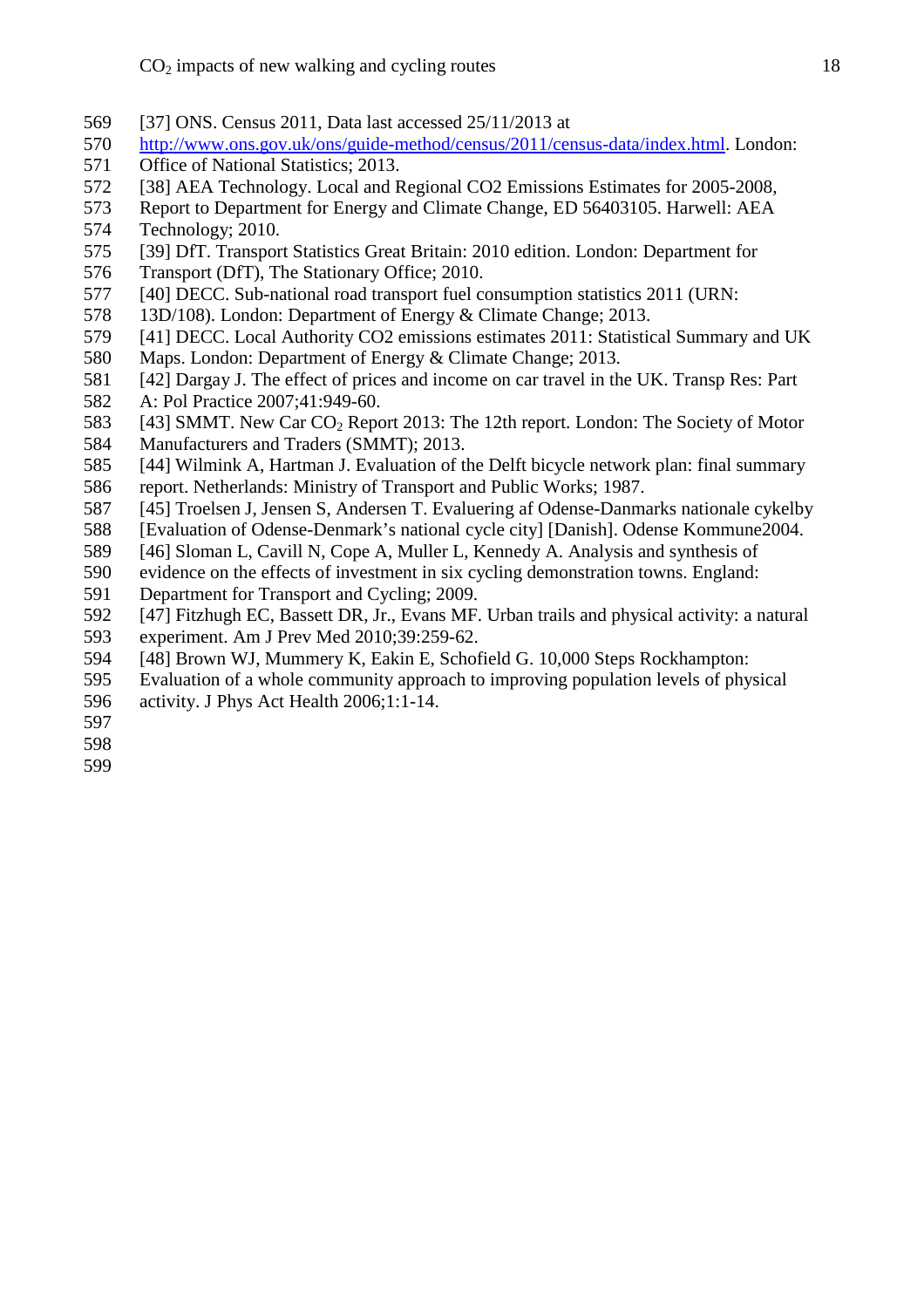| 600 |                                                                                               |
|-----|-----------------------------------------------------------------------------------------------|
| 601 | <b>LIST OF APPENDICES</b>                                                                     |
| 602 |                                                                                               |
| 603 | <b>Appendix A. Maps of Connect2 intervention</b>                                              |
| 604 | This appendix contains three maps of the Connect2 intervention sites.                         |
| 605 |                                                                                               |
| 606 | Appendix B. Comparison of study population versus the general population                      |
| 607 | This appendix contains a comparison of the study population versus the general                |
| 608 | population, including references.                                                             |
| 609 |                                                                                               |
| 610 | Appendix C. Raw levels of and changes in $CO2$ emissions                                      |
| 611 | This appendix shows the distribution of Connect2 proximity and use at one- and two-year       |
| 612 | follow-up, and raw levels and changes in outcome variables. It also provides results on       |
| 613 | weekly $CO2$ emissions at baseline and one-year follow-up, stratified by Connect2             |
| 614 | exposure.                                                                                     |
| 615 |                                                                                               |
| 616 | <b>Appendix D. Post-hoc power calculations of effectiveness</b>                               |
| 617 | This appendix contains a table showing observed data used in post-hoc calculations of our     |
| 618 | power to detect relative changes in our primary outcome measure in contrasts by a)            |
| 619 | distance and b) Connect2 use. It also contains a figure showing post-hoc calculations of      |
| 620 | our power to detect relative changes in total $CO2$ emissions in contrasts by a) distance and |
| 621 | b) Connect2 use.                                                                              |
| 622 |                                                                                               |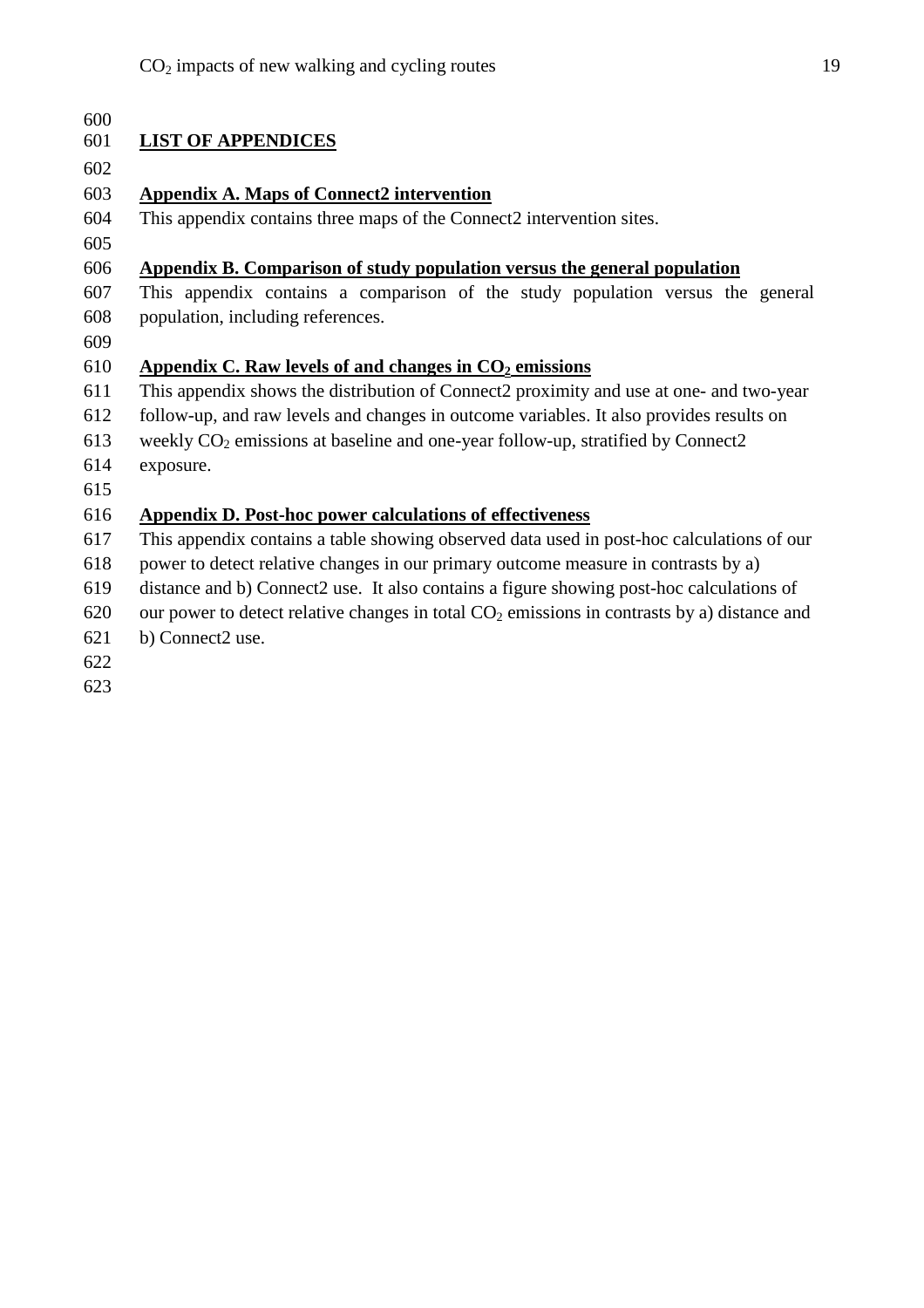# **Appendix A: Maps of Connect2 intervention**

# 

# **Figure A.1: Locations of UK case study sites**





Reproduced with the permission of Sustrans.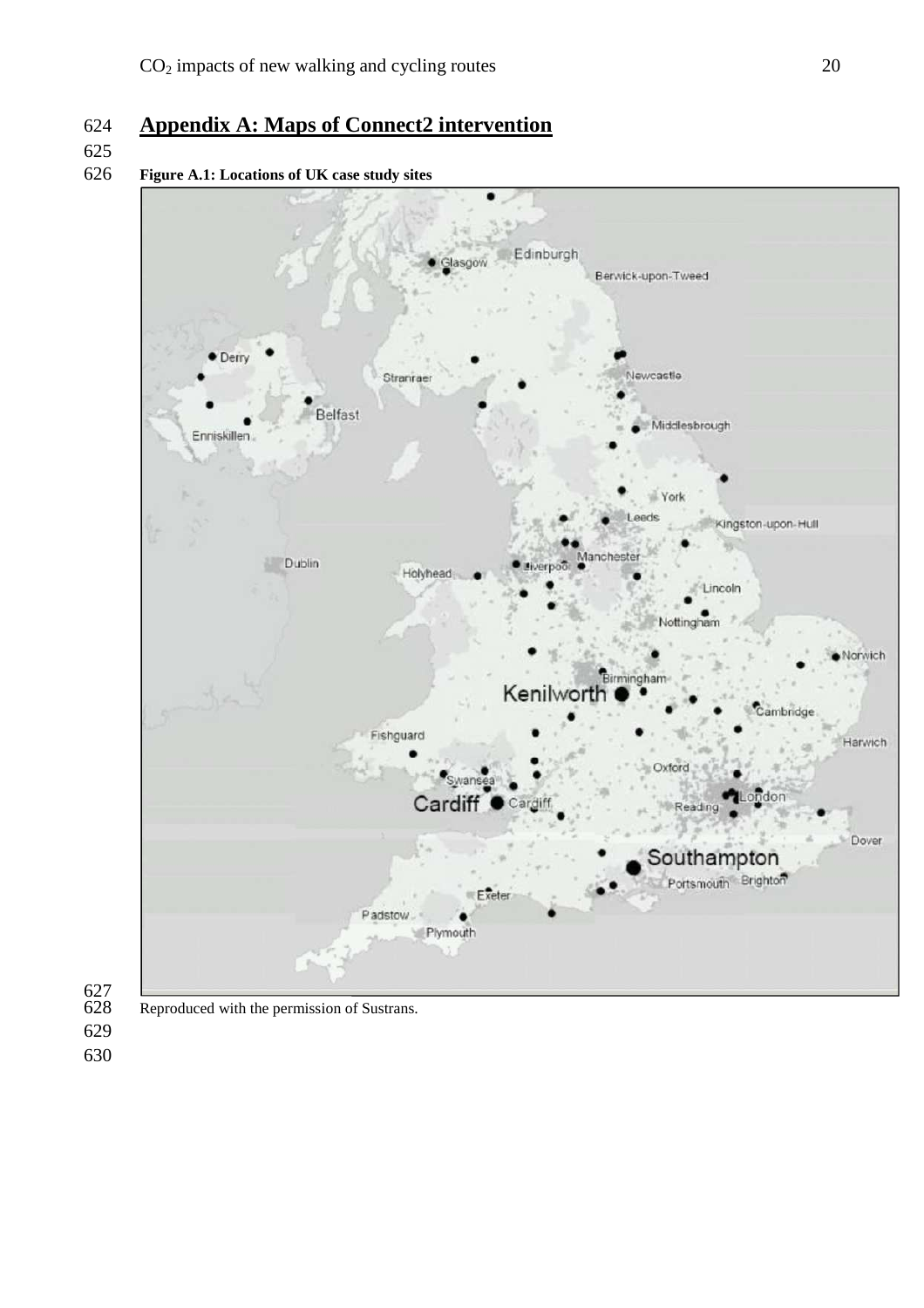

**Figure A.2: 'Core' and 'greater' Connect2 projects in the Southampton study site**

# 

**Figure A.3: 'Core' and 'greater' Connect2 projects in the Kenilworth study site**



**Appendix B. Comparison of study population cohorts versus the general**

- **population**
-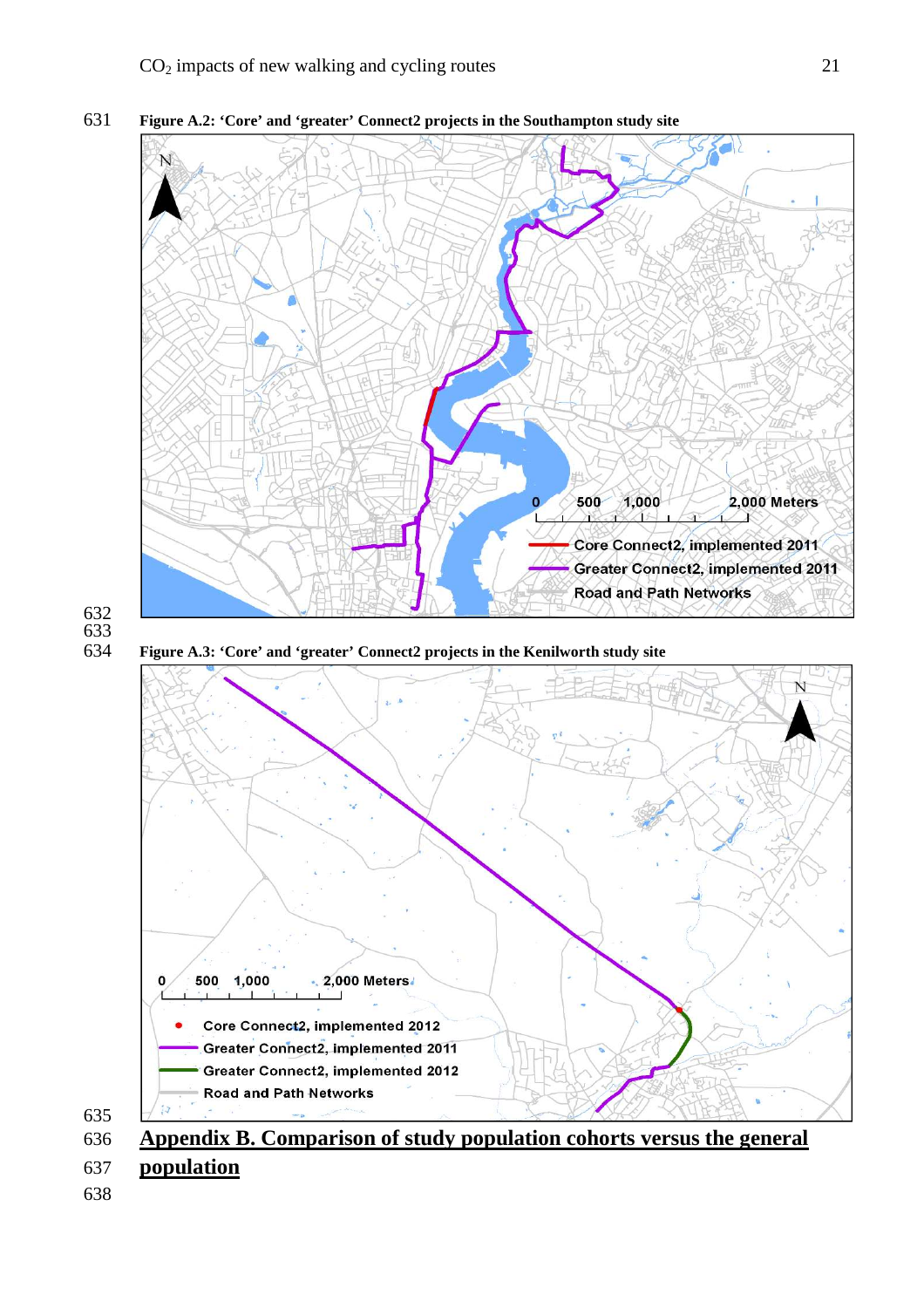| 639 | Table B.1: Comparison of study population versus the general population |
|-----|-------------------------------------------------------------------------|
|     |                                                                         |

|               |                  | raoic Diri Comparison or staay population versus the general population |                 |                      |                 |                            |
|---------------|------------------|-------------------------------------------------------------------------|-----------------|----------------------|-----------------|----------------------------|
| <b>Domain</b> | <b>Baseline</b>  | <b>Level</b>                                                            |                 | <b>Study sample,</b> | <b>General</b>  | <b>Comparison</b>          |
|               | characteristics  |                                                                         |                 | weighted by age &    | population      | population                 |
|               |                  |                                                                         |                 | sex(%)               |                 |                            |
|               |                  |                                                                         | One year        | Two                  | $(\frac{6}{6})$ |                            |
|               |                  |                                                                         | $(N=1849)$      | year                 |                 |                            |
|               |                  |                                                                         |                 | $(N=1510)$           |                 |                            |
| Demo-         | Sex              | Female                                                                  | 51              | 51                   | 51              | <sup>a</sup> Local: Office |
| graphic       |                  | Male                                                                    | 49              | 49                   | 49              | for National               |
|               | Age (years)      | 18-29                                                                   | 26              | 25                   | 26              | Statistics 2010            |
|               |                  | 30-49                                                                   | 35              | 35                   | 35              |                            |
|               |                  | 50-64                                                                   | 22              | 22                   | 22              |                            |
|               |                  | $65+$                                                                   | 17              | 18                   | 17              |                            |
|               | Ethnicity        | White                                                                   |                 |                      |                 | $b$ Local:                 |
|               |                  |                                                                         | 94              | 94                   | 94              | Census                     |
|               |                  | Non-White                                                               | 6               | $6\,$                | 6               | 2001                       |
|               | Any child        | N <sub>o</sub>                                                          | 78              | $\overline{77}$      | 60              |                            |
|               | under 16         | Yes                                                                     | 22              | 23                   | 40              |                            |
|               | Urban/rural      | Urban                                                                   | 96              | 96                   | 94              |                            |
|               | status           | Rural                                                                   | $\overline{4}$  | 5                    | 6               |                            |
| Socio-        | Highest          |                                                                         |                 |                      |                 | $b$ Local:                 |
|               |                  | Degree                                                                  | 44              | 46                   | 26              | Census                     |
| economic      | educational      | A-level                                                                 | 20              | 21                   | 11              | 2001                       |
|               | qualification    | <b>GCSE</b>                                                             | 16              | 15                   | 16              |                            |
|               |                  | None or other                                                           | 20              | 18                   | 46              |                            |
|               | Tenure           | Home owner                                                              | 78              | 79                   | 70              |                            |
|               |                  | Renting                                                                 | 22              | 21                   | 31              |                            |
|               | Employment       | Employed                                                                | 64              | 62                   | 64              |                            |
|               | status           | Unemployed                                                              | $\overline{c}$  | $\overline{c}$       | 3               |                            |
|               |                  | Student                                                                 | $\overline{7}$  | 8                    | 6               |                            |
|               |                  | Other econ. inactive                                                    | 27              | 28                   | 27              |                            |
| Health        | Weight status    | Normal/underweight                                                      |                 |                      |                 | <sup>c</sup> National      |
|               |                  |                                                                         | 57              | 57                   | 39              | Health                     |
|               |                  | Overweight                                                              | 32              | 32                   | 38              | Survey for                 |
|               |                  | Obese                                                                   | 11              | 11                   | 23              | England 2009               |
|               | General          | Excellent/good                                                          |                 |                      |                 | $\overline{b}$ Local:      |
|               |                  |                                                                         | 79              | 77                   | 63              | Census                     |
|               | health           | Fair/poor                                                               | 21              | 23                   | 37              | 2001                       |
|               | Long-term        | No.                                                                     | 82              | 83                   | 79              |                            |
|               | limiting illness | Yes                                                                     | 18              | 17                   | 21              |                            |
| Travel        | Cars per adult   | No cars                                                                 |                 |                      |                 | $b$ Local:                 |
|               |                  |                                                                         | 15              | 15                   | 20              | Census                     |
|               | in household     | $<$ 1 car per adult                                                     | 39              | 39                   | 35              | 2001                       |
|               |                  | $\geq$ 1 cars per adult                                                 | 46              | 46                   | 44              |                            |
|               | Main mode to     | Car                                                                     | 70              | 72                   | 73              |                            |
|               | work (mode       | Public transport                                                        | 12              | 12                   | 10              |                            |
|               | involving the    | Walk                                                                    | $10\,$          | 9                    | 13              |                            |
|               | greatest dist.)  | Cycle                                                                   | $\overline{9}$  | $\overline{7}$       | $\overline{4}$  |                            |
|               | Percentage       | Car                                                                     | $\overline{75}$ | $\overline{77}$      | 78              | <sup>d</sup> National:     |
|               | travel distance  | Bus or train                                                            |                 |                      |                 | National                   |
|               |                  |                                                                         | 17              | 15                   | 14              | Travel                     |
|               | covered by       | Walk                                                                    | $\overline{4}$  | $\overline{4}$       | 3               | <b>Survey</b> , 2010       |
|               | different        | Cycle                                                                   | $\overline{2}$  | $\overline{c}$       | $\mathbf{1}$    |                            |
|               | modes            | Other modes                                                             | $\overline{2}$  | $\overline{2}$       | $\overline{4}$  |                            |

640 <sup>a</sup> ONS mid 2010 population estimates (Office for National Statistics 2011), percentages calculated by

641 authors. We included all adult residents (aged  $\geq$ 16 years) living in the three local authorities from which we drew our study samples, giving equal weighting to each local authority. drew our study samples, giving equal weighting to each local authority.

643 b Census 2001 5% sample in Small Area Microdata (Office for National Statistics 2004), percentages

644 calculated by authors. We included all adult residents (aged >20 years) living in private households in the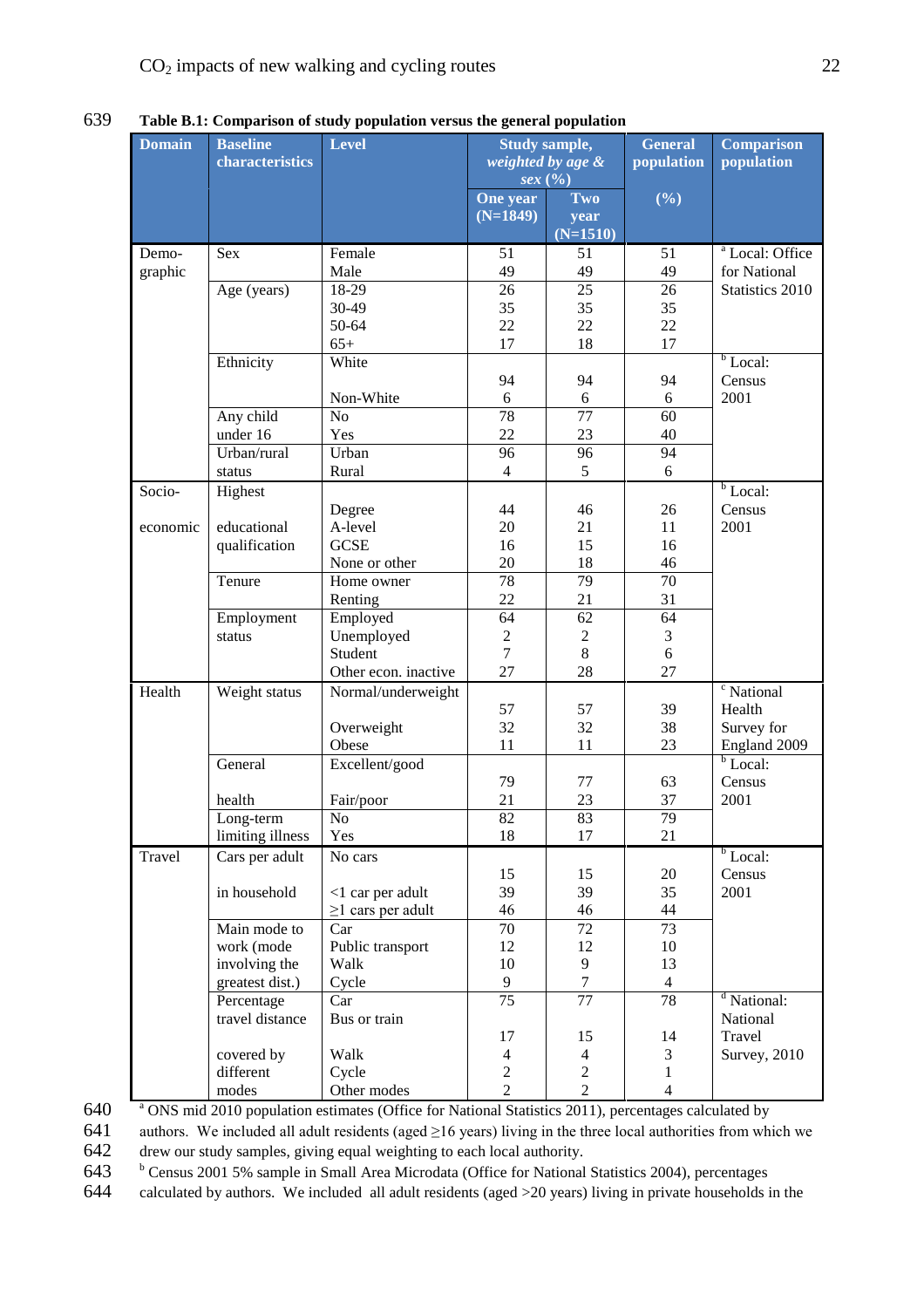| 645    | three local authorities from which we drew our study samples, giving equal weighting to each local       |
|--------|----------------------------------------------------------------------------------------------------------|
| 646    | authority. To ensure comparability, we also restricted our study sample to those aged 20 or more (97% of |
| 647    | sample) when making comparisons with the census data.                                                    |
| 648    | <sup>c</sup> Health Survey for England 2009, adult sample (NHS Information Centre 2010)                  |
| 649    | <sup>d</sup> National Travel Survey 2010 (Department for Transport 2009).                                |
| 650    |                                                                                                          |
| 651    |                                                                                                          |
| 652    | <b>References to Appendix B:</b>                                                                         |
| 653    |                                                                                                          |
| 654    | Department for Transport (2009). National Travel Survey: Why People Travel.                              |
| 655    | [http://assets.dft.gov.uk/statistics/releases/national-travel-survey-2010/nts2010-                       |
| 656    | 03.pdf, accessed 14/11/2011].                                                                            |
| 657    | NHS Information Centre (2010). Health Survey for England 2009: Trend tables.                             |
| 658    | [http://www.ic.nhs.uk/statistics-and-data-collections/health-and-lifestyles-related-                     |
| 659    | surveys/health-survey-for-england/health-survey-for-england--2009-trend-tables,                          |
| 660    | accessed 14/11/2011].                                                                                    |
| 661    | Office for National Statistics (2004). Census 2001 Small Area Microfile, Available via                   |
| 662    | http://www.ons.gov.uk/ons/about-ons/who-we-are/services/unpublished-                                     |
| 663    | data/census-data/sam/index.html.                                                                         |
| 664    | Office for National Statistics (2011). Population Estimates for UK, England and Wales,                   |
| 665    | Scotland and Northern Ireland: Mid-2010 Population Estimates. London, Office for                         |
| 666    | National Statistics.                                                                                     |
| 667    |                                                                                                          |
| $\sim$ |                                                                                                          |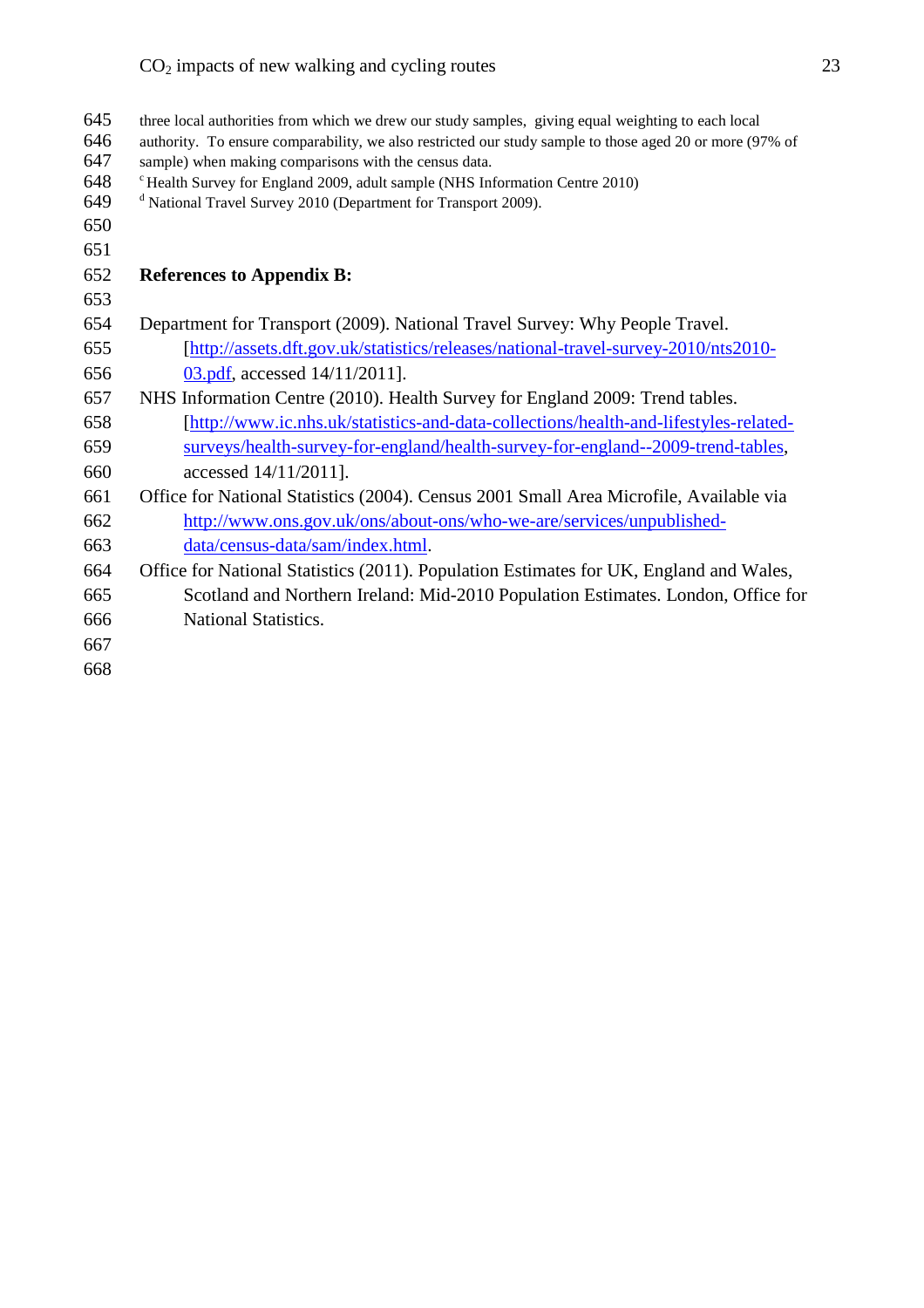### 671 **Table C.1: Distribution of Connect2 proximity and use at one- and two-year follow-up, and raw levels and changes in outcome variables**

| <b>Outcome</b><br>behaviour | <b>Exposure</b><br><b>Levels</b> |                             |            |                  | One-year change in $kgCO_2$ /week for $CO_2$ outcome, and<br>min/week in all W&C | Two-year change in $kgCO_2$ /week for $CO_2$ outcome, and<br>min/week in all W&C |             |                  |                  |                    |
|-----------------------------|----------------------------------|-----------------------------|------------|------------------|----------------------------------------------------------------------------------|----------------------------------------------------------------------------------|-------------|------------------|------------------|--------------------|
|                             |                                  |                             |            | <b>2010</b> mean |                                                                                  | <b>Mean</b>                                                                      |             | <b>2010</b> mean | <b>2012</b> mean | <b>Mean</b>        |
|                             |                                  |                             | N(%)       | (SE)             | $2011$ mean<br>(SE)                                                              | change (SE)                                                                      | N(%)        | (SE)             | (SE)             | change $(SE)$      |
| Transport                   | Whole sample                     |                             | 1849       | 33(1)            | 31(1)                                                                            | $-2(1)$                                                                          | 1510        | 32(1)            | 29(1)            | $-3(1)$            |
| CO <sub>2</sub>             | Proximity                        | >4km                        | 178 (10%)  | 34(3)            | 35(3)                                                                            | 1(2)                                                                             | 144 (10%)   | 34(3)            | 33(5)            | $-1(5)$            |
| emissions                   | to greater                       | 3-3.99km                    | 137(7%)    | 46(5)            | 40(4)                                                                            | $-6(4)$                                                                          | 106(7%)     | 53(7)            | 47(6)            | $-7(5)$            |
| (total)                     | Connect <sub>2</sub>             | 2-2.99km                    | 291 (16%)  | 32(2)            | 32(4)                                                                            | 0(3)                                                                             | 229 (15%)   | 28(2)            | 28(2)            | $-1(2)$            |
|                             |                                  | 1-1.99km                    | 631 (34%)  | 32(2)            | 29(2)                                                                            | $-2(2)$                                                                          | 490 (32%)   | 30(2)            | 27(2)            | $-3(2)$            |
|                             |                                  | $<$ 1 $km$                  | 612 (33%)  | 31(2)            | 29(2)                                                                            | $-1(2)$                                                                          | 541 (36%)   | 30(2)            | 26(2)            | $-4(2)$            |
|                             | Any Connect2                     | No                          | 1251 (69%) | 32(1)            | 30(1)                                                                            | $-2(1)$                                                                          | 933 (63%)   | 30(1)            | 27(1)            | $-3(1)$            |
|                             | use                              |                             | 266(15%)   | 32(2)            | 29(2)                                                                            |                                                                                  | 254 (17%)   | 35(3)            | 29(3)            |                    |
|                             |                                  | Yes, 1 type<br>Yes, 2 types | 186 (10%)  | 37(4)            | 39(6)                                                                            | $-3(2)$                                                                          | 187 (13%)   | 41(3)            | 37(3)            | $-6(3)$            |
|                             |                                  | Yes, 3-12 types             | 123(7%)    | 37(5)            | 34(4)                                                                            | 2(5)<br>$-3(4)$                                                                  | 116(8%)     | 27(3)            | 26(3)            | $-4(3)$<br>$-1(3)$ |
|                             |                                  |                             |            |                  |                                                                                  |                                                                                  |             |                  |                  |                    |
| Transport                   | Whole sample                     |                             | 1849       | 17(1)            | 17(1)                                                                            | 0(1)                                                                             | 1510        | 15(1)            | 14(1)            | $-1(1)$            |
| CO <sub>2</sub>             | Proximity                        | >4km                        | 178 (10%)  | 18(2)            | 19(2)                                                                            | 1(2)                                                                             | 144 (10%)   | 17(2)            | 17(4)            | 0(5)               |
| emissions                   | to greater                       | 3-3.99km                    | 137 (7%)   | 25(5)            | 23(4)                                                                            | $-2(3)$                                                                          | 106(7%)     | 31(6)            | 29(6)            | $-3(5)$            |
| (work/                      | Connect <sub>2</sub>             | 2-2.99km                    | 291 (16%)  | 17(2)            | 19(4)                                                                            | 2(3)                                                                             | 229 (15%)   | 14(2)            | 14(2)            | 0(2)               |
| business/                   |                                  | 1-1.99km                    | 631 (34%)  | 15(1)            | 14(1)                                                                            | $-1(1)$                                                                          | 490 (32%)   | 12(1)            | 11(1)            | $-1(1)$            |
| education)                  |                                  | $<$ 1 $km$                  | 612 (33%)  | 16(2)            | 15(2)                                                                            | $-1(2)$                                                                          | 541 (36%)   | 16(1)            | 14(1)            | $-2(1)$            |
|                             | Use Connect2                     | N <sub>o</sub>              | 1777 (97%) | 17(1)            | 17(1)                                                                            | 0(1)                                                                             | 1439 (97%)  | 15(1)            | 14(1)            | $-1(1)$            |
|                             | for work/                        | Yes                         | 49 (3%)    | 16(4)            | 15(3)                                                                            | $-2(3)$                                                                          | 51 (3%)     | 24(5)            | 18(4)            | $-7(4)$            |
|                             | business/                        |                             |            |                  |                                                                                  |                                                                                  |             |                  |                  |                    |
|                             | education)                       |                             |            |                  |                                                                                  |                                                                                  |             |                  |                  |                    |
| Transport                   | Whole sample                     |                             | 1849       | 16(1)            | 15(1)                                                                            | $-1(1)$                                                                          | 1510        | 17(1)            | 15(1)            | $-2(1)$            |
| CO <sub>2</sub>             | Proximity                        | >4km                        | 178 (10%)  | 16(1)            | 17(2)                                                                            | 1(2)                                                                             | 144 (10%)   | 18(2)            | 16(2)            | $-1(2)$            |
| emissions                   | to greater                       | 3-3.99km                    | 137 (7%)   | 21(2)            | 18(2)                                                                            | $-3(2)$                                                                          | 106(7%)     | 22(2)            | 19(2)            | $-3(3)$            |
| (personal                   | Connect2                         | 2-2.99km                    | 291 (16%)  | 15(1)            | 14(1)                                                                            | $-1(2)$                                                                          | 229 (15%)   | 15(1)            | 14(1)            | $-1(2)$            |
| business/                   |                                  | 1-1.99km                    | 631 (34%)  | 17(1)            | 16(1)                                                                            | $-1(1)$                                                                          | 490 (32%)   | 18(2)            | 16(1)            | $-2(1)$            |
| social/                     |                                  | $<$ 1 $km$                  | 612 (33%)  | 15(1)            | 14(1)                                                                            | $-1(1)$                                                                          | 541 (36%)   | 15(1)            | 12(1)            | $-3(1)$            |
| leisure)                    | Use Connect2                     | N <sub>o</sub>              | 1278 (69%) | 16(1)            | 15(1)                                                                            | $-1(1)$                                                                          | 1042 (69%)  | 16(1)            | 14(1)            | $-2(1)$            |
|                             | for personal                     | Yes, 1 type                 | 380 (21%)  | 16(1)            | 17(1)                                                                            | 1(2)                                                                             | 302 (20%)   | 19(1)            | 16(1)            | $-3(2)$            |
|                             | business/social/                 | Yes, 2-6 types              | 191 (10%)  | 18(2)            | 16(2)                                                                            | $-2(2)$                                                                          | $166(11\%)$ | 15(2)            | 14(2)            | 0(2)               |
|                             | recreation)                      |                             |            |                  |                                                                                  |                                                                                  |             |                  |                  |                    |

672 Notes: kgCO<sub>2</sub>=kilogram of carbon dioxide; SE=standard error of the mean; km=kilometres; all W&C=all walking and cycling.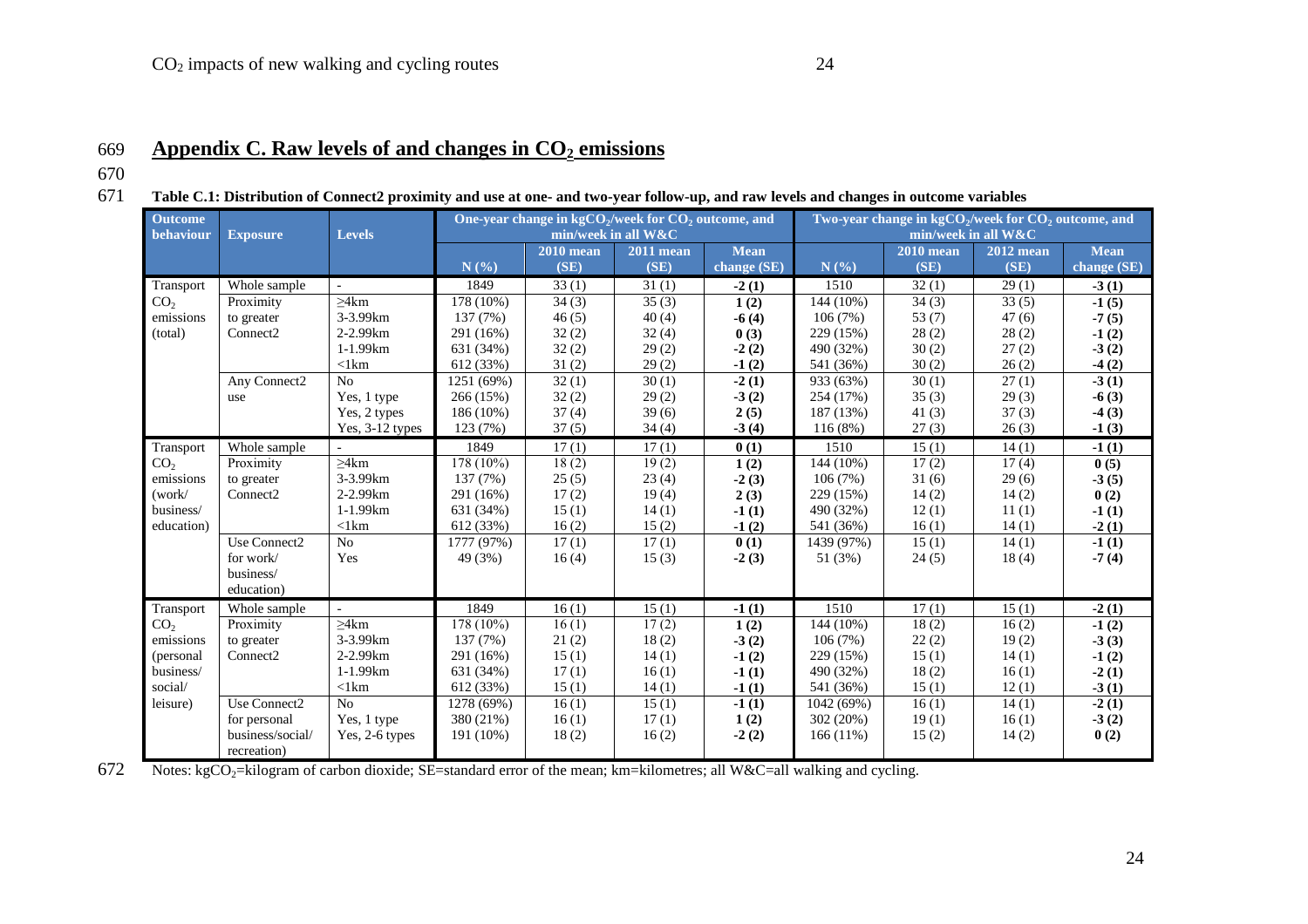